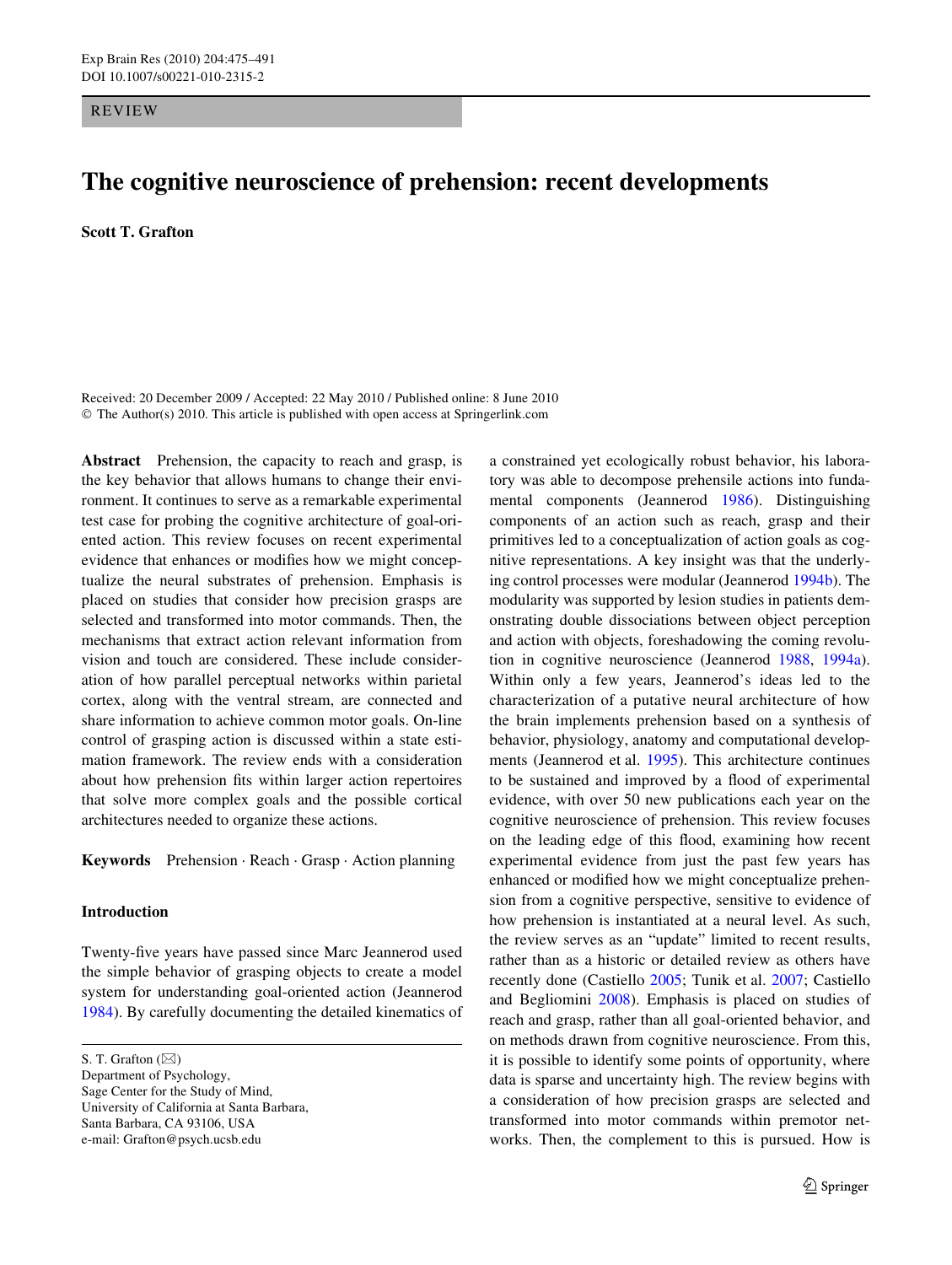action relevant information generated from vision or the touch of an object? While there is overwhelming evidence for two visual streams for processing grasp relevant objects and it is possible to continue doing experiments dissociating these streams, the new excitement is in determining how parallel perceptual networks within parietal cortex, along with the ventral stream, are connected and share information to achieve common motor goals. The on-line control of grasping action is then considered within a state estimation framework that can accommodate a wealth of new behavioral results that accentuate the critical role of haptics in prehension. An additional development is the recognition that state estimation includes the maintenance of a desired goal and this in turn affects how internal models of objects, grip and load forces are used. The sections close with speculations about what constitutes an action goal and how they might be represented in the brain.

#### **Action vocabularies**

Humans and monkeys are capable of an extraordinary range of possible solutions for grasping (Macfarlane and Graziano [2009](#page-14-5)). Many theories that consider how the brain can create such a vast repertoire propose that the nervous system retrieves knowledge or programs about prototype grasping actions and use these to generate anticipatory motor commands (For early physiological evidence see Rizzolatti et al. [1987a,](#page-15-1) [1990\)](#page-15-2). There may be a vocabulary for actions that provides a basis set that could be combined to approximate the full range of grasp behaviors. Some of the behavioral approaches to test this hypothesis are to determine what the content of an action vocabulary is, what the selection processes are within this vocabulary and how elements of a vocabulary are implemented as actual motor commands. This last step can be viewed as a transformation process from high- to low-level goals that are ultimately expressed primarily in motor cortex.

In precision grasping, a detailed vocabulary is needed to shape a multifinger, roughly prismatic shaped, opposition space to match an object's shape (Ansuini et al. [2006](#page-12-2)) and with an appropriate distribution of desired multidigit forces (for review, see Zatsiorsky and Latash [2008\)](#page-16-0). A classic approach for modeling this process is to model the thumb and fingers as double pointing actuators (Smeets and Brenner [2001](#page-15-3)). However, recent studies raise doubts whether this type of opposition space is sufficient (van de Kamp and Zaal [2007](#page-15-4)). Fingers need to do a lot more than just point to particular locations if they are to achieve sufficient dexterity for handling objects. Any action vocabulary must reflect additional task requirements, such as matching to object shape, generating an appropriate grip force and possibly even scaling lift forces. Evidence that these additional features are part of an action vocabulary can be demonstrated by showing they are anticipatory. They emerge behaviorally during transport toward an object or at initial contact with an object prior to on-line manipulation. There is clear evidence that finger preshaping is anticipatory and appears during the reach phase to a single object. Critically, as the goal of the task changes, so does the finger shaping, prior to object contact, establishing that anticipation reflects not only the object, but the action goal (Ansuini et al. [2008](#page-12-3)). Even proximal arm muscles will show EMG changes consistent with anticipatory feedforward planning that is object specific (Martelloni et al. [2009](#page-14-6)). Another anticipatory component that may be part of an action vocabulary is grip force scaling. This is nicely demonstrated in deafferented patients, who lack proprioceptive sensory input. They are able to generate appropriate grip force scaling with familiar objects during precision grasping (Hermsdörfer et al. [2008](#page-13-1)). Indirect evidence for at least a modest influence of cortical input to grip force knowledge can be inferred from patients with middle cerebral artery stroke. They show a very mild loss of anticipatory grip force control, even ipsilateral to the lesion (Quaney et al. [2009\)](#page-14-7). Patients with cerebellar agenesis or other pathology show preserved sizeforce coupling, suggesting that the cerebellum is not needed for action selection (Rabe et al. [2009\)](#page-14-8).

Another important system that could possibly play a direct role in grasp selection or planning is the basal ganglia (BG). There is overwhelming fMRI and PET evidence for the BG to be involved in force scaling across a range of tasks (for detailed review, see Prodoehl et al. [2009\)](#page-14-9). Some of this may be related to on-line control of force or force pulses during each movement (Vaillancourt et al. [2004,](#page-15-5) [2007](#page-15-6); Spraker et al. [2007;](#page-15-7) Tunik et al. [2009\)](#page-15-8). In patients with degeneration of the BG due to Parkinson's or Huntington's disease, there can be marked abnormalities of force/ load coupling, high variability in static force and higher than needed grip forces (Prodoehl et al. [2009\)](#page-14-9). Of note, anticipatory grip force scaling can be preserved in Parkinson's disease, suggesting that the selection of grip force at the time of initial movement planning is a cortico-cortical process that is not basal ganglia dependent (Weiss et al. [2009](#page-15-9)). An alternative hypothesis is that the basal ganglia are needed for the formation of experience-dependent shortterm sensorimotor memories. Object knowledge acquired in one trial could then be used in the planning of the next trial, as has been shown recently (Weiss et al. [2009\)](#page-15-9). This shortrange adaptation might require a reward-based learning mechanism tied to the context or motor goal (for review, see Shadmehr and Krakauer [2008;](#page-15-10) Shadmehr et al. [2010](#page-15-11)).

Returning to this problem of selecting among possible actions, if an action vocabulary consists of distinct elements, then choosing among them might be subject to interference by distracters. This is observed behaviorally, where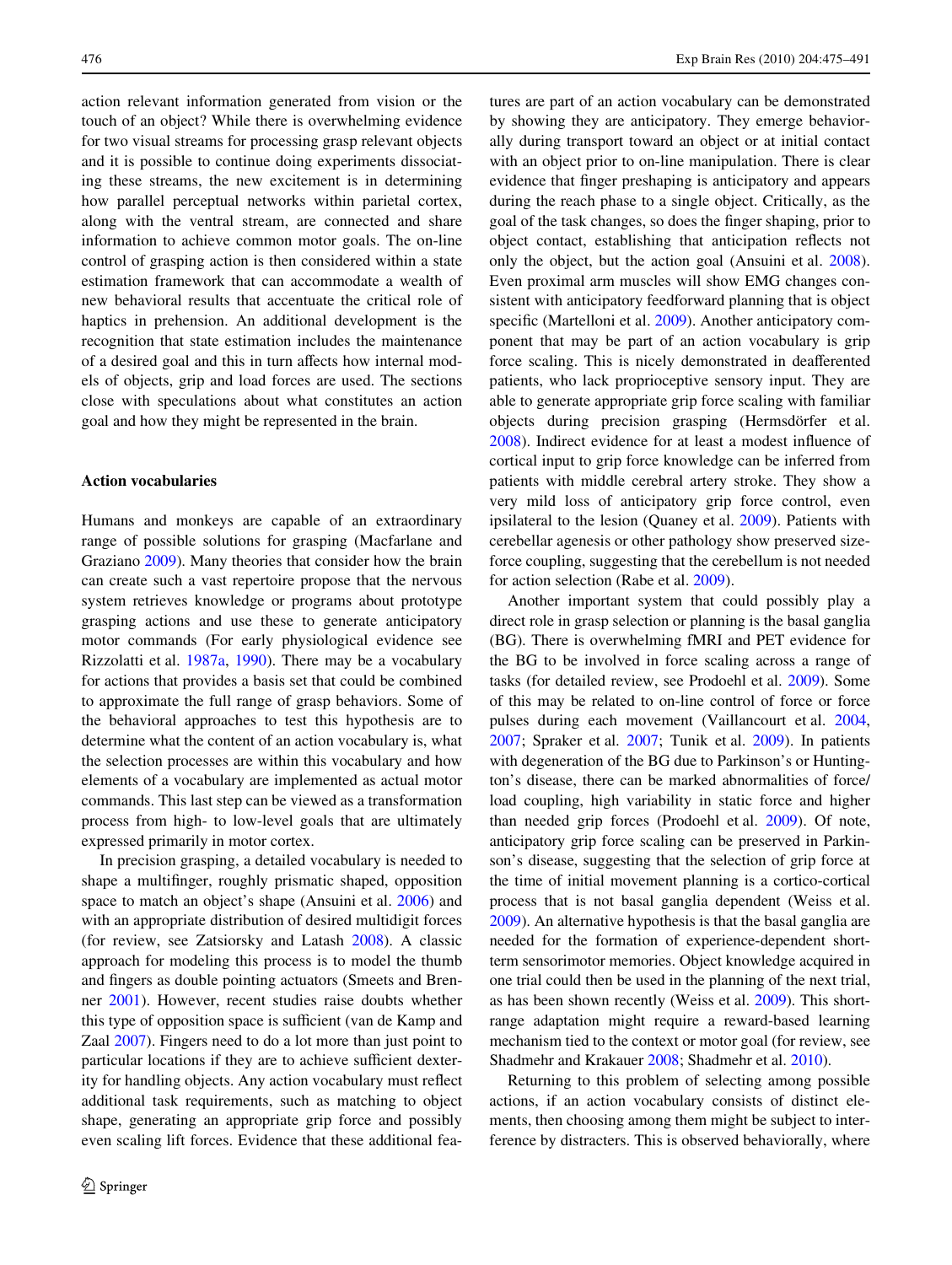flanker objects will slow the reach, increase finger abduction and alter thumb flexion. However, the individual fingers do not shape into a new pattern that matches the specific shape of the distracters (Ansuini et al. [2007](#page-12-4)). This could be because the distracters add noise to the selection process or a default grasp of lower specificity is chosen. Another experimental strategy for understanding the content of stored action representations is to identify conditions that constrain what can be selected or anticipated in advance. What information is not stored by the nervous system in anticipatory planning? This has been tested in behavioral transfer studies, where the overall gain of finger forces for a familiar object is readily transferred between hands, but individuated finger grip and lift forces needed to control object dynamics are not transferred (Albert et al. [2009](#page-12-5)). Even explicit knowledge about an object does not improve on this limitation (Lukos et al. [2008](#page-14-10)). Rather, individuated grip and lift (as opposed to initial grasp) requires direct on-line experience with the object.

To be useful, an action vocabulary needs to learn from prior experience for generalization to new actions. Are there features of an object that are particularly influential in determining grip selection on future trials? Grasp memory is strongly influenced by object size, which sets a strong constraint on expected weight (Cole [2008](#page-13-2)). Density also has a significant albeit weaker influence. A putative action vocabulary that involves memory for grip force scaling can be disrupted by causing transcranial magnetic stimulation (TMS)-induced virtual lesions of the ventral premotor cortex during object exposure (Dafotakis et al. [2008](#page-13-3)).

#### **From goals to movements**

It has long been known that grasp-related information is represented by single neurons, particularly in the posterior part of area F5 of ventral premotor cortex in monkey (Rizzolatti et al. [1987b](#page-15-12)). These "canonical" neurons respond to many aspects of a grasp action including high-level action goals, consistent with the presence of a motor vocabulary. In remarkable new work in monkeys, it was shown that multiunit activity recorded in ventral premotor cortex (and also in dorsal premotor cortex) is very accurate (89%) at predicting the current grasp action. This level of accuracy was not observed at the single neuron level or with local field potentials, suggesting that small-sized networks may be particularly important for generating a particular grasping action (Stark and Abeles [2007](#page-15-13); Stark et al. [2007a\)](#page-15-14).

At some point during motor planning, a particular set of motor commands must be generated, based on higher-level representations that define an action goal. While it is possible that motor planning areas such as ventral premotor cortex (PMv) or dorsal premotor cortex (PMd) could do this directly by shaping activity of spinal cord motor neurons, recent studies show that direct spinal-motor connections are quite sparse, supporting a view that planning areas shape behavior elsewhere (Boudrias et al. [2009](#page-12-6)). Growing evidence shows that motor cortex is the critical final common influence on spinal cord. This is supported by studies that reversibly inactivate motor cortex in monkeys. In this condition, there is a pronounced loss of digit responses induced by microstimulation of PMv (Schmidlin et al. [2008](#page-15-15)). In other words, the PMv influence on finger shaping is through interactions with motor cortex (for review, see Chouinard [2006](#page-12-7)). Tight functional coupling between PMv and motor cortex can be demonstrated by applying a TMS conditioning stimulus to human PMv and then measuring the effect on the motor evoked potential (MEP) generated by second TMS pulse applied to motor cortex 6–8 ms later. During a precision grasp, this will facilitate an MEP response, whereas at rest it will actually inhibit the MEP response from motor cortex (Davare et al. [2008\)](#page-13-4). Interestingly, power grip had no effect on the MEP, suggesting that PMv– motor cortex interaction is not required for this more basic type of grasp. A related TMS virtual lesion study shows that the information passed between PMv and motor cortex includes the sequential recruitment of appropriate hand muscles (Davare et al. [2006](#page-13-5)).

Object properties also appear to play a major role in determining motor selection within PMv. But is it the object identity that is important or the physical properties of the object that constrain grasp selection? Many studies support the latter interpretation. In a double-pulse TMS experiment, the preconditioning stimulus to PMv modified the MEPs in motor cortex as a function of object geometry. This shows that PMv processes key object properties that are then implemented through motor cortex (Davare et al. [2009](#page-13-6)). In fMRI studies performed in monkeys, the ventral premotor cortex is responsive to 3-D features of objects, suggesting that grasp relevant object information forms part of a shared representation in this area (Joly et al. [2009](#page-14-11)). Consistent with this interpretation, direct recordings within monkey PMv show non-selective, increasing local field potentials during object viewing that become selective during the grasp and hold phase of a precision grasp task (Spinks et al. [2008\)](#page-15-16). In a single neuronal recording study comparing response properties between area F5, a component of ventral premotor cortex and motor cortex, neurons in F5 show object tuning properties that become more selective earlier than motor cortex (Umilta et al. [2007](#page-15-17)). Human fMRI adaptation studies that show that PMv adapts to repeated exposure to a particular grasping axis, but not to a particular object (Kroliczak et al. [2008](#page-14-12)). In other words, PMv is more closely linked to the specific motor solutions tied to an object than an object per se. This is further amplified in the studies of size weight illusions or contrasts. For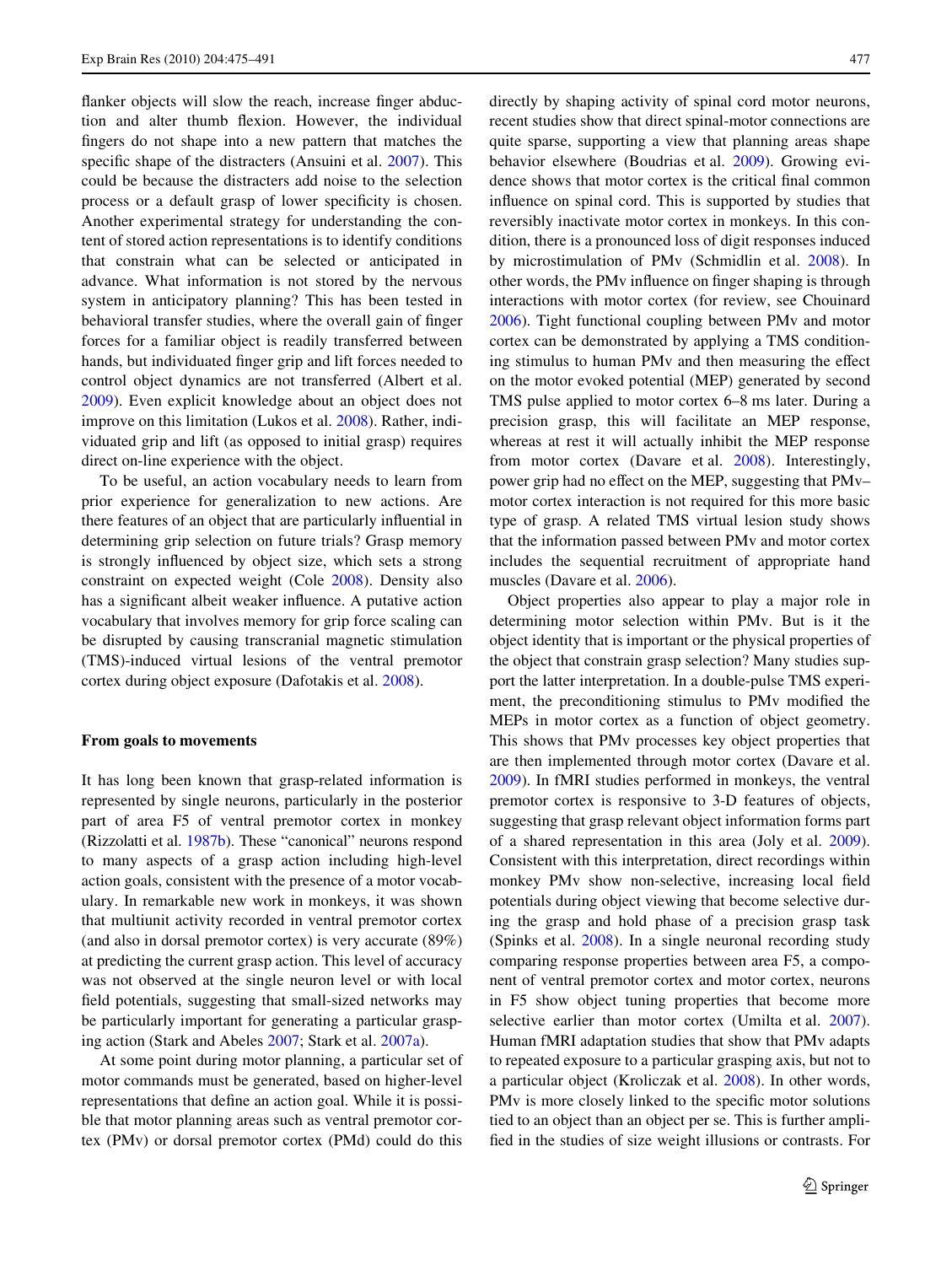example, in a human fMRI study of object grasping and lifting, there was fMRI adaptation in PMv with repeated exposures to objects of same density (Chouinard et al. [2009](#page-13-7)). Density estimation is essential for determining the initial grip and lift forces.

While PMv has been associated with selection of specific grip postures (Raos et al.  $2006$ ), prehension also requires integration of reach and grasp. A focus on just grasp-related activity at the single neuron level provides an incomplete measure of what may be planned in PMv. Ventral premotor cortex contains neurons that are specific for either reach direction or grasp type, and these are highly intermixed with any selectivity for proximal and distal movements (Stark et al. [2007a](#page-15-14)). This is consistent with a mosaic-like topological model where grasp/reach functions and joint/body are intertwined, allowing for enormous combinatorial variation. Multiunit activity in PMv that considers both reach and grasp selective activity can be used as a very strong predictor of prehension, demonstrating the emergence of composite representations between reach and grasp (Stark et al. [2008](#page-15-18)). It remains to be seen whether the differential distributions between proximal–distal and reach-grasp neurons within premotor areas could provide an anatomic substrate for the adaptive strategies used in patients with stroke and hemi-cerebral palsy. In general, there is increased reliance of proximal musculature in reach-grasp tasks (Domellöf et al. [2009\)](#page-13-8).

The role of PMd in precision grasping is far less understood than what has been mapped in PMv. Functional comparisons of single neurons in PMv and PMd during precision grasping are rare. Like PMv, dorsal premotor cortex contains neurons that are specific for either reach direction or grasp type (Stark et al. [2007a\)](#page-15-14). PMd neurons modulate in relationship to object identify as well as object size (independent of object vision). Grasp forces are specifically manipulated and modulated in a small percentage of PMd neurons (Hendrix et al. [2009\)](#page-13-9). PMd also demonstrates composite representations for reach and grasp based on analysis of multiunit activity in monkeys (Stark et al. [2008](#page-15-18)). Virtual lesions of PMd in humans will disrupt the coupling of grasp and lift (Davare et al. [2006](#page-13-5)). An important distinguishing feature between PMd and PMv is that the former may play a stronger role in associating symbolic features with object properties. TMS to PMd in humans will disrupt the ability to associate object mass with symbolic information, reflected in abnormal lift forces (Nowak et al. [2009a](#page-14-14)).

In considering the role of motor cortex in prehension more closely, there is accumulating evidence that different neurons in motor cortex capture different parameters of movement in a precision grasping task, and it is the population encoding across this multidimensional space that enables complex behavior (Stark et al. [2007b\)](#page-15-19). Action goals appear to influence response properties across all levels of the motor system including motor cortex. TMS-induced MEPs at motor cortex will vary depending on whether a goal is present or not, demonstrating a remarkable flexibility in the degree to which context will shape the output structure of motor cortex (Cattaneo et al. [2009](#page-12-8)). In another study, the size of the MEP evoked map of the first dorsal interosseus over motor cortex did not differ for a five or two finger precision grasp (Reilly and Mercier  $2008$ ). One interpretation of these findings is that the action goal and underlying map in motor cortex for controlling the grasp are closely related. This close connection may be important for designing optimal therapies to accelerate recovery after stroke. Rather than focusing on elemental movements, there might be better recovery with therapies involving goal-directed behavior. In support of this idea, in a recent animal experiment, a lesion to motor cortex reduced individuated finger movements needed for precision grasping. Dexterity in these animals recovers better with 1 h/day of goal-directed prehensile training (Murata et al. [2008](#page-14-15)).

## **Action initiation**

Neural systems are required to control the initiation of a precision grasp in relationship to the actor's needs, motivation and desires. Traditionally, the mesial wall premotor areas have been associated with the initiation of internally generated actions (Kermadi et al. [1997](#page-14-16); Deiber et al. [1999](#page-13-10)). Intraoperative cortical stimulation of mesial wall areas including pre-supplementary motor area and anterior cingulate motor area (CMA) in patients with epilepsy can induce automatic reach and grasp movements (Chassagnon et al. [2008](#page-12-9)). These areas do not have strong direct connections to spinal motor circuits (Boudrias et al. [2010\)](#page-12-10) and act on movement indirectly. Thus, the effect of stimulation might reflect a "release" of reach- and grasp-specific motor programs stored in other areas including PMv. The processes that select and initiate actions are likely to be embedded in larger-scale circuits that can estimate relative values of alternative behaviors, costs of different behaviors and confidence that an action can be achieved successfully (reviewed in Rushworth et al. [2007\)](#page-15-21).

## **Two dorsal pathways for grasping**

The concept of distinct dorsal and ventral visual streams for processing visual information is well accepted, with ventral temporal and occipital cortex essential to semantic object identification and dorsal occipital and parietal cortex critical for physical interaction with objects (Goodale et al. [1991](#page-13-11); Milner and Goodale [1995](#page-14-17)). The distinctions are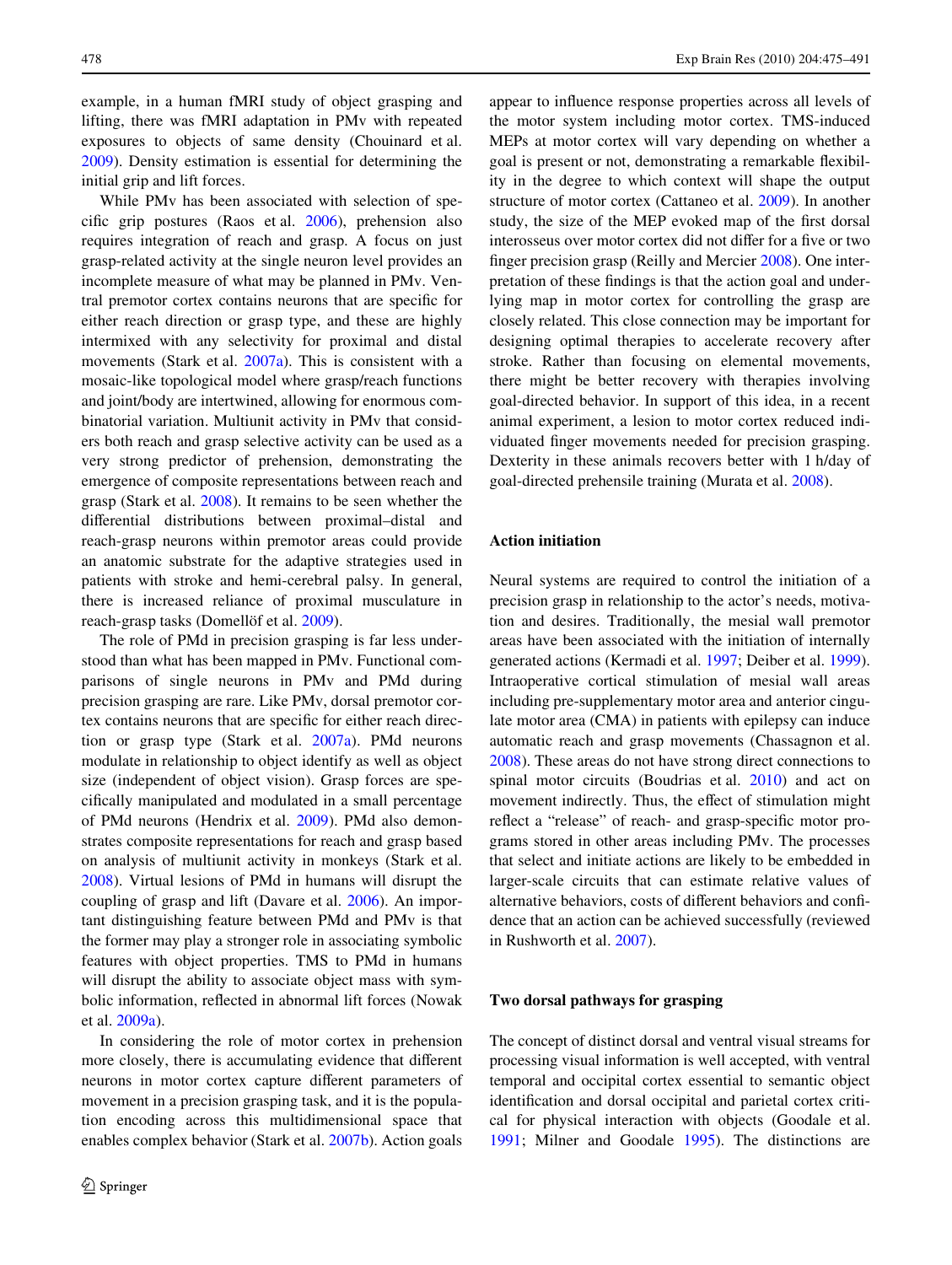nicely captured in a recent fMRI study that showed greater activity in lateral occipital cortex (LOC) of the ventral stream when an object was part of a perceptual task and in the dorsal stream area AIP when the same object was grasped (Cavina-Pratesi et al. [2007](#page-12-11)). Differences were also shown in another functional imaging study using repetition suppression that dissociated ventral and dorsal streams based on object identify and orientation (Valyear et al. [2006](#page-15-22)). The separation of the streams appears to take place close to visual cortex. Lesion localization analysis in a well-characterized patient demonstrate that a lesion located in medial occipital/fusiform/lingual gyri is sufficient to cause visual agnosia with preserved visually guided grasping (Karnath et al. [2009](#page-14-18)).

While the ventral–dorsal stream dichotomy is a useful starting point, it is becoming increasingly apparent that there is more to the story, particularly within parietal cortex (for recent review, see Creem-Regehr [2009](#page-13-12)). Functional imaging provides a way to survey the entire cortex to identify putative areas involved in reach and grasp. High-resolution 2-deoxyglucose radiography of the brain in monkeys performing reach-to-grasp tasks demonstrates the involvement of AIP, MIP, LIP, VIP, PF, PFG, PG, V6, V6Ad, PGm7 and superior parietal lobule (Evangeliou et al. [2009](#page-13-13)). This widespread recruitment is also observed in vivo with blood flow studies of awake primates performing a reach-to-grasp task (Nishimura et al. [2007\)](#page-14-19). In other words, almost all subsectors of parietal cortex show some level of involvement in prehension. Similar broad recruitment is found in human fMRI studies. How can this plethora of brain areas, schematized in Fig. [1,](#page-4-0) be broken into functionally relevant sub-networks? It is increasingly recognized that prehension is supported by two parallel networks in parietal cortex (for reviews, see Johnson and Grafton [2003](#page-14-20); Rizzolatti and Matelli [2003\)](#page-15-23). The classic pathway between ventral premotor cortex (F5) and AIP forms one key inferior parietal network, with AIP forming a critical hub that is closely coupled to the adjacent inferior parietal lobule, particularly cortical areas SII and PFG. The second network, discussed in detail later, contains a hub organized around area V6A in the medial wall of parietal cortex, with strong connections to MIP and PMd. The inferior parietal network has neurons that are very similar to those in area F5 in being active during execution of goal based natural actions (Bonini et al. [2010](#page-12-12)). Indeed, there is increasing evidence for widespread goal-related activity across IPL with some evidence for somatotopic organization (PF mouth, PFG hand, PG arm) (Rozzi et al. [2008](#page-15-24)). In humans, there is some evidence that this inferior parietal network is lateralized to the left. While AIP activity is mainly contralateral to the hand used for grasping, there is some leftward asymmetry of parietal cortex that is more apparent in right handers (Begliomini et al. [2008](#page-12-13); Stark and Zohary [2008\)](#page-15-25). AIP projects strongly to ventral premotor area F5, and



<span id="page-4-0"></span>**Fig. 1** Anatomic connections of areas V6A and AIP based on tract tracing in non-human primates. These are hubs that define superior and inferior networks within the parietal cortex. The superior network has strong connections to superior parietal lobule and dorsal premotor cortex. The inferior network has strong connections with temporal cortex, SII and the posterior portion of area F5. Anatomic labeling is approximate

new data establishes there are prefrontal areas connections to areas 46 and 12 (Borra et al. [2008\)](#page-12-14).

The parietal cortex in the region of area AIP has long been known to contain neurons intimately involved in object grasping (Taira et al. [1990](#page-15-26)). One of the most important new developments in characterizing the inferior parietal network, including area AIP, is the role of stereoscopic vision. Stereoscopic vision, while not essential, leads to faster more accurate grasping. Behavioral experiments comparing monocular and binocular vision during grasp have historically been inconsistent on this point, in part because of the use of small sample sets, in which subjects could more easily remember object attributes. Differences between binocular and monocular vision on grasp precision emerge with larger object sets and are also apparent in persons with long-standing monocular vision, who show a prolongation of the time for the fingers to make final contact around an object (Keefe and Watt [2009](#page-14-21); Melmoth et al. [2009](#page-14-22)). Stereoscopic vision is more important for grasping than pointing (i.e., placing objects), suggesting that there should be a high prevalence of neurons sensitive to binocular rivalry in grasp-related parietal cortex, particularly AIP (Greenwald and Knill [2009](#page-13-14)). Recent studies replicate and extend early experiments demonstrating that there are neurons in AIP sensitive to stereoscopic features of an object with depth, shape and curvature sensitivity similar to what was originally defined in area TE of inferior temporal cortex. In both areas, the sensitivity is preserved across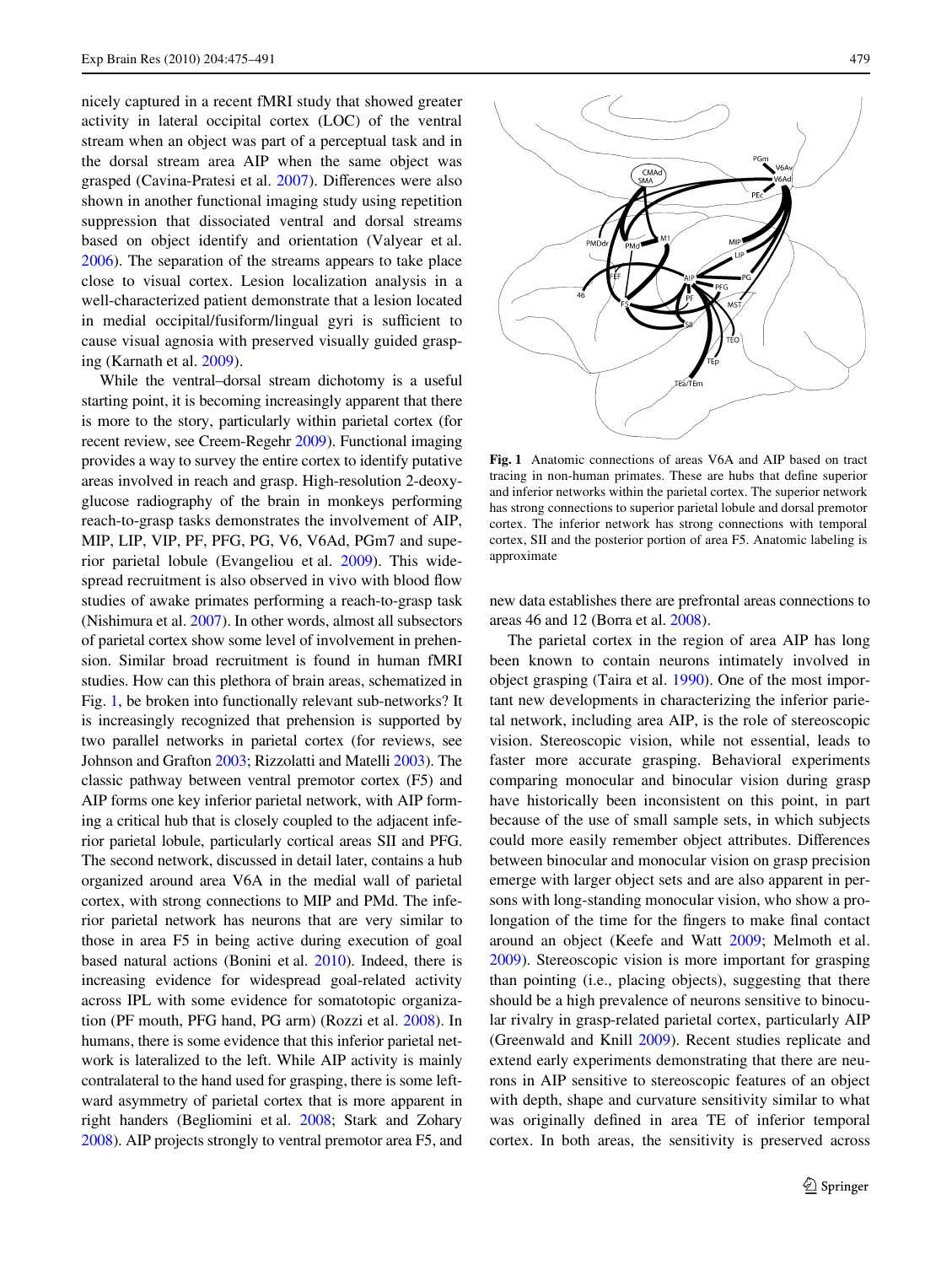position in depth and position in the fronto-parallel plane, with maximal selectivity when the stimulus is at the fixation point (Sakata et al. [1999](#page-15-27); Durand et al. [2007](#page-13-15); Srivastava et al.  $2009$ ). The two areas differ in terms of latency, sensitivity to disparity and tuning to object curvature (Srivastava et al. [2009](#page-15-28)). AIP neurons are less sensitive to sharp edges and show strong monotonic tuning to curvature. The findings suggest that TE neurons are more categorical in their selectivity, whereas AIP neurons are selective to metric properties of a 3D shape. Evidence for 3D shape processing is also captured in fMRI studies of awake behaving macaque monkeys. There is sensitivity to object depth disparity in temporal cortex (area TE) and AIP as well as a premotor area F5A (Joly et al. [2009](#page-14-11)). In humans, fMRI activity in AIP increases as the grasp precision increases (Begliomini et al. [2007\)](#page-12-15), perhaps because there is increased processing of grasp-relevant object features. Alternatively, this could be due to increased on-line control necessary for higher precision movements. In another fMRI study, object-viewing conditions (monocular vs. binocular, object orientation) were manipulated during grasping. Both LOC and AIP showed increasing activity and also functional connectivity when subjects had to use monocular vision and with steeper slant angle of the object, making grasp more difficult (Verhagen et al. [2008\)](#page-15-29).

Haptic or visual information converge in the inferior network of the dorsal stream and are used to develop grasp relevant information about objects. When reaching to grasp within virtual environments, it is possible to look at the relative contribution of haptic or visual knowledge on grasp planning in subsequent trials. In this setting, visual information describing an object's features dominates future behavior, with incompatible haptic feedback having little influence on future grasps (Lee et al. [2008](#page-14-23)). TMS disruption studies also suggest that visual and tactile information are not processed equivalently in the inferior network. To test this, area AIP was disrupted with low-frequency rTMS during the tactile or visual encoding of an object, followed by tactile or visual recognition (Buelte et al. [2008](#page-12-16)). During the manipulation of objects with the right hand, rTMS over the left anterior intraparietal sulcus (IPS), the putative homolog of monkey area AIP, induced a significant deterioration for visual encoding and tactile recognition, but not for tactile encoding and visual recognition.

The second key parietal network is organized around area V6A in the medial wall of the posterior parietal cortex. The dorsal most portion of V6A has strong anatomic connections to superior parietal lobule, particularly area MIP, and to dorsal premotor cortex, as shown in Fig. [1](#page-4-0). It also interconnects with AIP, LIP and VIP, as well as MST, underscoring the relative inter-connections throughout parietal cortex (Gamberini et al. [2009\)](#page-13-16). The superior parietal network was traditionally viewed as a reach-related system.

A more precise functional description of the superior parietal network is that it is essential for integrating reaching requirements with a goal-directed grasp. This new interpretation is based on several lines of evidence. The first is the fact that the cortex in the area of V6A has object-sensitive properties. In fMRI, this region is active when graspable objects are present (Maratos et al. [2007\)](#page-14-24). When there are multiple objects present, this region is more involved in their individuation, rather than their identification (Xu [2009](#page-16-1)). Increasing the number of object distracters during grasping tasks increases activity in this region. This is likely related to either increased aiming requirements or individuation processes (Chapman et al. [2007\)](#page-12-17).

Further support that the superior parietal network is more than just a reach-related system is based on studies that specifically manipulate grasping. In single neuronal recordings in the area V6A of monkeys identify neurons that are sensitive to reach direction as well as grip orientation (Fattori et al. [2009\)](#page-13-17) and hand preshaping (Fattori et al. [2010](#page-13-18)). In human fMRI grasp studies, both V6 and PMd are active during grasp planning and sensitive to the angle of the object to be grasped and are insensitive to monocular or binocular viewing (Verhagen et al. [2008](#page-15-29)) The V6A area is also more active when targets are within reach (Gallivan et al. [2009](#page-13-19)). The area is closely connected to area MST and has motion-sensitive properties as well, perhaps allowing for joint coding of self and target motion (Pitzalis et al. [2010](#page-14-25)). From this, it can be speculated that the superior parietal network may also be important for grasping during motion, as when a monkey swings from branch to branch.

Unlike the inferior parietal network, response laterality in the superior network (including V6A and caudal IPS) is driven by target location (Stark and Zohary [2008\)](#page-15-25). Receptive fields in V6A are broadly tuned and uninfluenced by stereoscopic vision, consistent with a role for grasping to peripherally placed targets. In human psychophysics experiments, restriction of peripheral vision in normal subjects will reduce performance for both planning and to a lesser degree execution of grasps (González-Alvarez et al. [2007](#page-13-20)). This could be due to reduced information passing through this superior parietal network. Damage of this network should lead to not only misreaching in the periphery but also errors in grasping that also require reaching. This idea is supported by behavioral experiments in optic ataxia patients, who show grip timing errors with respect to the reach but no grip error when there is minimal reach needed in the task (Cavina-Pratesi et al. [2010\)](#page-12-18). In the latter case, the inferior parietal network is presumably intact for forming grip aperture independent of reach.

One uncharted functional territory that is ripe for study is the role of eye movements in grasp control. There is emerging behavioral evidence that saccades can be closely coupled to aspects of grasping and increase grasp precision.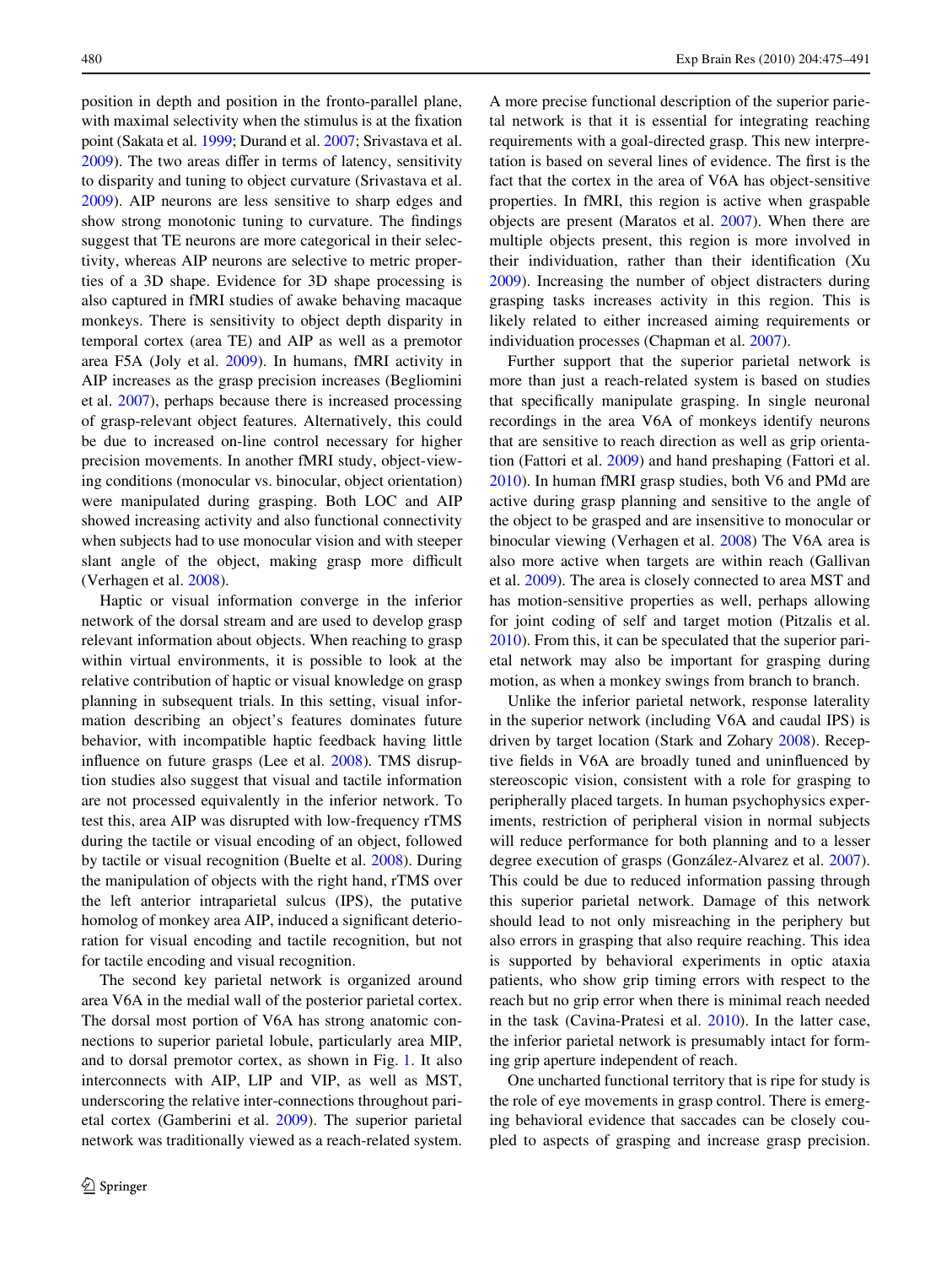The eyes do not just look at the center of mass of objects but tend toward the index finger (Brouwer et al. [2009](#page-12-19)). They will also look toward occluded portions of target objects that the index finger will contact (de Grave et al. [2008](#page-13-21)). But how is this achieved? Somehow, the location of object features must be getting passed to gaze-related areas of cortex. Neurons in gaze-related regions such as area LIP do respond to 2-D objects, albeit with a complicated influ-ence on receptive field properties (Janssen et al. [2008](#page-13-22)). Direct comparisons of fMRI responses during saccade and prehension tasks are mainly notable for the degree of common recruitment in parietal regions with very few parietal areas showing preferential activation for one task or the other (Hinkley et al. [2009\)](#page-13-23). This may be because the tasks share many functional operations and that classic cognitive subtraction may not be the best way to map parietal function with fMRI. New fMRI sampling such as repetition suppression (Epstein et al. [2008\)](#page-13-24) or analysis with multi-voxel pattern classification (Haynes and Rees [2006\)](#page-13-25) may become more effective at identifying these interactions between gaze and grasp.

#### **Connections between dorsal and ventral streams**

One of the more intractable problems for the next decade will be to understand how information is shared between the dorsal and ventral streams to achieve common task goals. Significant advance has already emerged from anatomic tract tracing studies. A key discovery was the identification of strong, direct connections between the two perceptual streams. For example, area AIP in the monkey has strong connections with areas in the ventral stream, including the lower bank of the superior temporal sulcus in the region of areas TEa/TEm and the middle temporal gyrus (Borra et al. [2008\)](#page-12-14). Area TE also has strong projections to area 45B in prefrontal cortex (Borra et al. [2010](#page-12-20); Gerbella et al. [2010\)](#page-13-26). Connections between the dorsal and ventral streams are also being identified in human diffusion tensor imaging (DTI) maps of white matter tracts. Here too, there is a significant connection between posterior middle temporal gyrus and anterior IPL and posterior middle temporal gyrus with both anterior and posterior IPL. Furthermore, these connections are stronger in the left hemisphere and may provide some of the scaffolding for grasping-related behavior, particularly when involving tools (Ramayya et al. [2010\)](#page-14-26) or accessing semantic knowledge about objects (for review, see Noppeney [2008](#page-14-27)).

Imaging studies are beginning to identify object features decoded in ventral stream that might influence grasp planning. Using repetition suppression, one study showed that the ventral stream is sensitive to not only high-level object identification but also to lower-level object properties including size or color and to a lesser degree weight and density (Chouinard et al. [2008](#page-12-21), [2009\)](#page-13-7). Grip selection is strongly biased toward superficial object features such as shape and less so for features such as density that require some prior knowledge about an object (Cole [2008\)](#page-13-2). The implication is that object identity information, decoded in ventral stream, might provide a way to access prior knowledge about an everyday object's expected properties and hence influence grasp planning. That said, it remains to be determined which aspects of an object that are defined from prior experience influence grasp planning and which features of an object are mostly managed on-line during object manipulation.

Another way to test how object knowledge in the ventral pathway might influence grasp planning in the dorsal stream is to look for performance deficits in patients with ventral pathway lesions. On simple testing, visual agnostic patients classically demonstrate preserved hand orientation (e.g., orienting the hand when posting a letter in a mail slot) and form normal grip apertures that match an object's geometric properties, suggesting that the ventral stream is not needed for basic grasp planning (Goodale et al. [1991](#page-13-11)). However, in natural conditions when real objects such as tools are grasped, additional decisions must be made including whether to use an under- or overhand grip (Rosenbaum et al. [1992](#page-15-30)). These decisions are determined both by end-state comfort effects and task goals that place higher demands on object knowledge. With visual agnostics, the choice of grip selection (over or underhand) is far less consistent than in normal subjects, although the lowerlevel kinematics such as grip sizing are normal (Dijkerman et al. [2009](#page-13-27)).

Ventral and dorsal streams might also interact through memory. It has been proposed that memory buffers in dorsal stream are very limited (Milner et al. [2003](#page-14-28)). Once an object is no longer visible, the ventral stream may be required to maintain relevant information about the object if it is to be grasped in the dark. This has been tested with visual illusions, based on the assumption that illusion effects are mediated via ventral stream and grasps planned in dorsal stream are immune to illusion effects. With a delay, a grasp might appear to be influenced by an illusion if it were dependent on ventral stream. However, recent work shows that the changes in grasp with a delay are not necessarily due to an illusion effect and alternative experimental methods will be needed to test for memory effects (Franz et al. [2009\)](#page-13-28). One new approach that shows a possible a role of the ventral pathway for supporting grasping when there is a memory load used single pulse disruptive TMS. It was delivered to ventral (LOC) or dorsal (AIP) stream cortex at movement onset, with or without a delay between a brief object presentation and movement onset. In this case, TMS to AIP disrupted grasp planning both at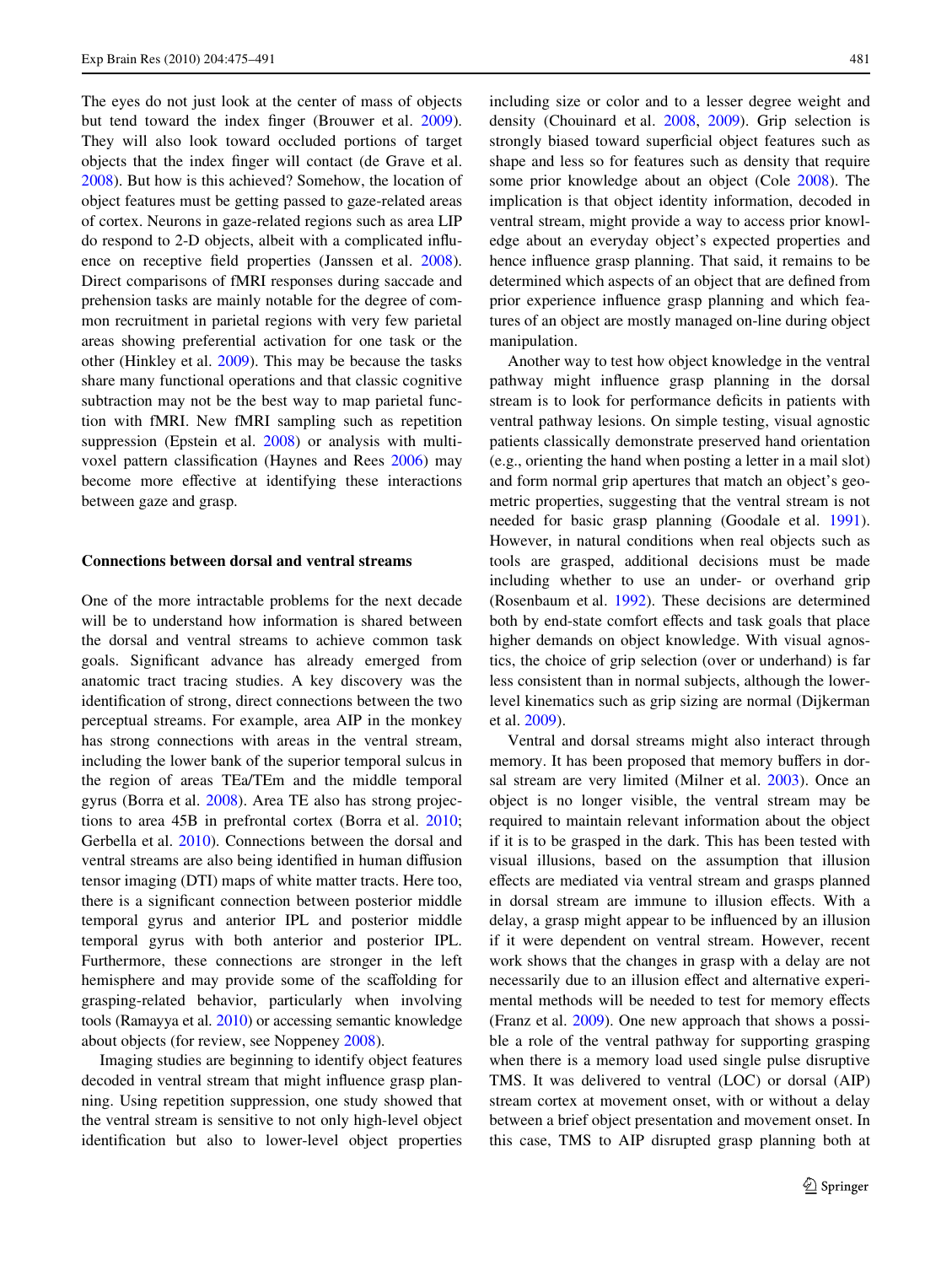onset and with a delay. In contrast, TMS to LOC only disrupted grasp kinematics in the delayed condition (Cohen et al. [2009](#page-13-29)). A plausible interpretation is that AIP is used for all grasp planning and thus remains sensitive to the TMS both early and late, whereas the LOC only becomes relevant for grasp planning when there is a delay and object memory is required.

There may be limits in how categorical knowledge can influence grasp planning. Humans are very fast at learning to associate appropriate grasps that reflect size and to a lesser degree weight requirements for particular objects based on shape as well as symbolic features such as color. It is possible that ventral stream is needed for categorical classification and category knowledge could generalize grasping information to new objects via ventral–dorsal connections. However, attractive, this idea is not yet supported by any experiment. One study showed learned associations between color and grasp kinematics did not generalize to new objects of a same category (similar color) (Desanghere and Marotta [2008](#page-13-30)).

## **Controlling grasps on-line: state estimation**

Object grasping and manipulation rely heavily on the ability of the nervous system to anticipate the consequences of ongoing movements so that fine dexterity can be achieved (Wolpert et al. [1998](#page-16-2); Wolpert and Ghahramani [2000\)](#page-16-3). This is particularly apparent when it is possible to make strong predictions about the properties of a familiar object, such as expected weight, texture and default size. Anticipation is also needed in manipulating objects of uncertain physical properties. Anticipation in this case implies that the brain has access to internal models based less on prior knowledge and more on information acquired in real time. That is, it knows something about how the motor apparatus and handled object should respond to motor commands under different conditions. In engineering and robotics, internal models are computational solutions for modifying or adapting motor commands based on both forward and inverse models of either kinematics or dynamics (Lalazar and Vaadia [2008\)](#page-14-29). Whether these computational principles are actually implemented or just metaphors for what the human nervous system does remains uncertain. Regardless, from a cognitive perspective and as shown schematically in Fig. [2,](#page-8-0) internal models, when integrated into a larger conceptual framework, are extremely useful heuristics to account for many of the findings observed in experiments of goaldirected prehension. In this conceptual framework, objects must be included as intermediaries for accomplishing naturalistic prehension. That is, the objects are not the goals but are used to achieve goals, such as grasping a hammer to pound a nail. Prior knowledge in the brain allows for the selection of appropriate objects (a hammer) and motor programs (hammering) for accomplishing particular goals. Pre-existing motor programs such as hammering allow for task execution but there still needs to be an evaluative process to determine whether the desired goal is being achieved. If a nail was pounded in the dark, one might not know that additional force was needed to drive the nail into a hardwood. State estimation is an additional important component for relating a desired goal with all relevant information about the state of the body as well as the object. Object position, vision, haptic feedback, proprioception and efference copy are the key sources to generate a continuous estimation of the state of the actor and tool. A critical aspect of this functional compartmentalization is that state estimation includes a representation of the desired outcome (Tunik et al. [2007\)](#page-15-0). Failure of the combined object/body state to move toward a desired outcome (as assessed by some form of difference vector) could lead to  $(1)$  the modification of an ongoing motor command, by way of internal models, or (2) replanning of the entire motor program if an outcome is predicted not to occur. One can swing the hammer harder to pound a nail or alternatively reprogram the entire task by employing a bigger hammer. Computationally, state estimation and internal models are tightly bound, with state knowledge needed by internal models and the output of internal models needed to update the state estimation. This structure allows for enormous capacity to adapt across a broad range of conditions. If some sources of information are unavailable at a given time, other sources of feedback or prior knowledge are used to update an action. Internal models that incorporate object dynamics will depend on prior knowledge of the object's physical properties (e.g., the center of mass of a hammer and its swing weight) and to a lesser degree their functional properties. In contrast, action selection relies more on knowledge about an object's potential functional (e.g., hammering with a shoe) rather than physical properties.

Recent behavioral studies of prehension support the compartmentalization outlined in Fig. [2.](#page-8-0) The model suggests that internal models have access to object knowledge from both prior experience and on-line feedback (haptics). In the case where prior knowledge about an object is weak, such as the weight distribution of an object, internal models would rely more heavily on state information provided from on-line feedback. After grasping and lifting a novel object, one might predict that the physical properties of the object become generally accessible to internal models as object "priors". If so, finger force requirements that were learned with one hand might transfer to the other inexperienced hand. In fact, global scaling parameters of grip force as well as lift forces do transfer (Nowak et al. [2009b](#page-14-30)), but the grip force distribution across individual fingers does not (Albert et al. [2009](#page-12-5)). Thus, individuated finger control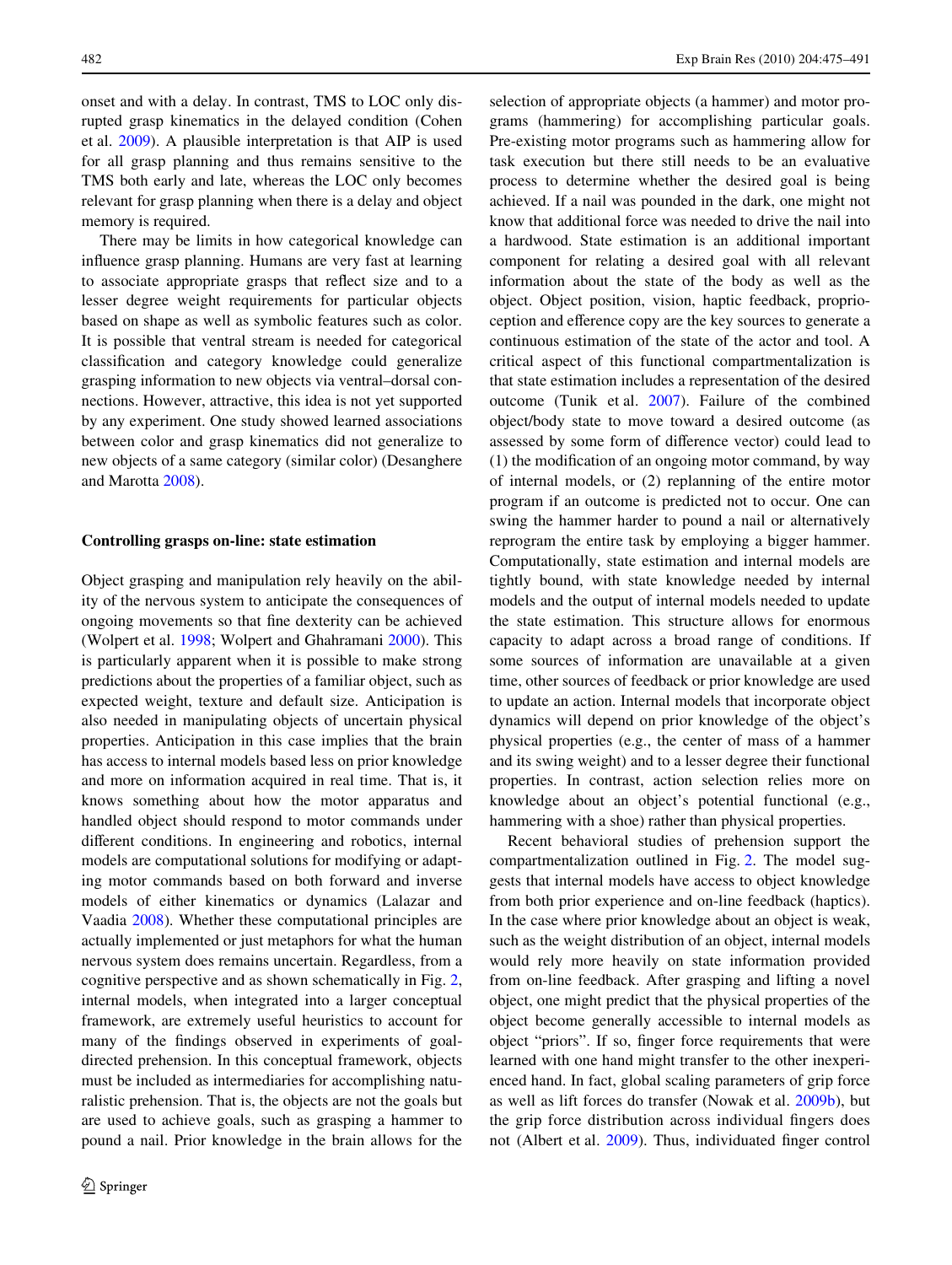

<span id="page-8-0"></span>**Fig. 2** Schematic showing the functional modularity supporting prehensile behavior. *Arrows* indicate main sources of information sharing. A motor command can be selected and programmed in advanced and adjusted on-line based on state estimation and internal models that also track object information

requires on-line haptic feedback to adjust a refined internal model that can handle internal dynamics of an object.

In the case of reduced peripheral feedback, there should be increased reliance on preprogrammed behavior and delays in on-line control. Grasp execution is sensitive to even minor reductions in feedback used in state estimation. For example, grasp precision decreases if peripheral vision is restricted, even if there is no task relevant information in the periphery (González-Alvarez et al. [2007\)](#page-13-20). Conversely improving the fidelity of feedback with stereovision increases grasp precision (Melmoth and Grant [2006\)](#page-14-31). There appears to be a capacity limitation in state estimation during on-line control. Under some conditions, adding distracter targets in a precision grasp task does not necessarily influence initial planning or action selection, but it can modify on-line behavior (Olivier and Velay [2009\)](#page-14-32). This may be due to an inability to represent multiple action goals and their desired outcomes.

Not surprisingly, TMS disruption to S1 will lead to an increased time spent in generating appropriate lifting forces (Schabrun et al. [2008\)](#page-15-31). The need for haptic feedback is also revealed in patients with chronic peripheral deafferentation (Hermsdörfer et al. [2008](#page-13-1)). They display increased compensatory grip forces and show a failure in the dynamic scaling of finger forces during object manipulation, consistent with an inability to update state estimation and use internal models. Nevertheless, they can adjust their initial grip force with an object. One way to explain this discrepancy is that the initial grip force adjustments could be updated using an internal model derived mainly from the initial motor commands. However, during manipulation, the handler is faced with a far more difficult dynamical problem that also depends on peripheral feedback to build a reliable internal model.

The use of visual feedback for adjusting grasps can be observed as early as 15 months of age (Carrico and Berthier [2008](#page-12-22)) and suggests that internal models are largely built on implicit learning mechanisms. In adults, object priors based on explicit knowledge also appear to have only limited access to state estimation and internal models. Explicit knowledge tends to be linked to more superficial features, such as where an object's center of mass resides. While this can guide where to place the fingers, there is far less explicit knowledge of object dynamics, such as how to apply grip forces to stabilize an object (Lukos et al. [2008](#page-14-10)). Explicit knowledge about what type of feedback is available for state estimation on subsequent trials has minimal influence on whether or not the system will reprogram a movement to reflect this anticipated change in state (Whitwell et al. [2008](#page-16-4)).

Haptic or visual feedback is needed for not only for real time control but also to calibrate internal models that are useful on future trials. To test this, haptic feedback can be withdrawn in a virtual reality experiment. This leads to degraded grasps on successive trials. This decalibration can be eliminated if there is intermixing of trials with and without haptic feedback implying that there is an inherent time constant for maintaining haptic calibration (Bingham et al. [2007](#page-12-23)). The need for calibration to maintain accurate performance over trials is one example showing that haptic and visual reference frames are very dynamic over time. Another example at a finer level of description is the observation that the relative size of peripersonal space centered around the hand can dynamically change as the action unfolds (Brozzoli et al. [2009\)](#page-12-24).

While Fig. [2](#page-8-0) shows feedback as a unidirectional source of information in state estimation, this is certainly an oversimplification. Organisms actively manipulate sensors to improve feedback. For example, the eyes will saccade toward the grasping index finger to increase foveation at critical points of object affordance (Brouwer et al. [2009](#page-12-19)). This is a rich area for further analysis.

There is general consensus that both cerebellum and parietal cortex play critical roles in forming internal models that involve state estimation for tasks such as pointing and grasping (For recent reviews, see Nowak et al. [2007b;](#page-14-33) Tunik et al. [2007](#page-15-0); Andersen and Cui [2009](#page-12-25)). Many studies establish a role of the cerebellum in grasp execution, with impairments observed in hand transport, in hand shaping, the time to peak grip force and in grip/load force coupling (Brandauer et al. [2008](#page-12-26)). They are also impaired in anticipating lift forces (Rabe et al. [2009](#page-14-8)), in compensating when there are expected loads (self-triggered release of a ball) (Nowak et al. [2007a](#page-14-34)) and in transferring learned lift force knowledge between the hands (Nowak et al. [2009b\)](#page-14-30). From the previous and many other studies, an important role of the cerebellum was proposed in inverse plus forward models to update motor commands. As such, there should be evidence for predictive or anticipatory signals in the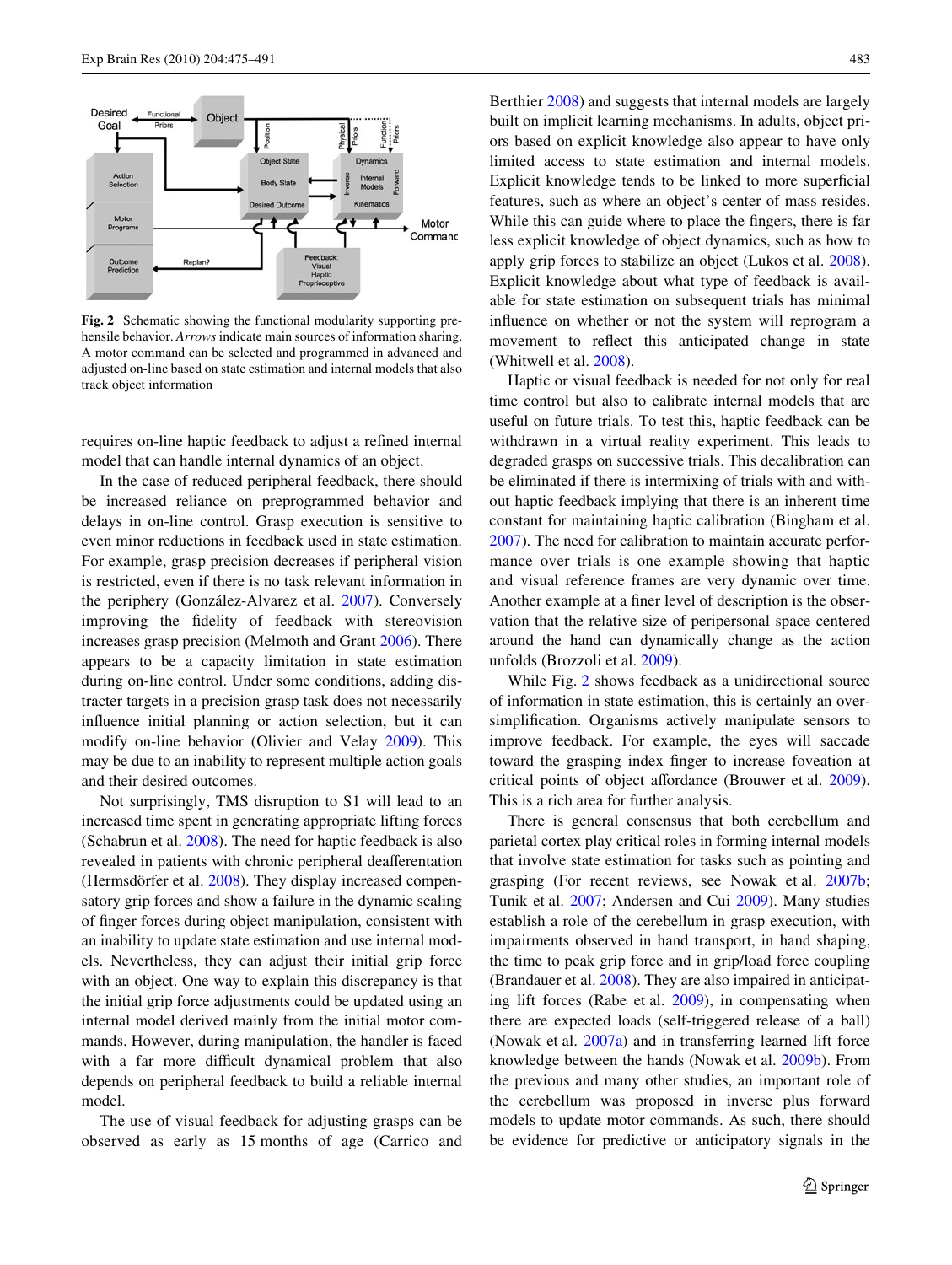cerebellum during precision grasping. Single neuronal recordings of cerebellar Purkinje cells show object-specific modulation of signals appearing within the reach phase or at grasp onset in a precision reach-to-grasp task (Mason et al.  $2006$ ). There was no significant interaction between object and grasp force modulation, supporting previous experiments of grasping that kinematics and force are signaled independently. These findings show there is cerebellar updating during on-line control. Cerebellar involvement is likely implemented in part via thalamo-cortical pathways to motor cortex. If so, there should be evidence for anticipatory or predictive activity within motor cortex activity during on-line control. This idea is now being pursued in part with fMRI. Motor cortex activity as measured in an fMRI adaptation paradigm was modulated by the weight of an object (Chouinard et al. [2009\)](#page-13-7). This is probably a result of differences in final grip force adjustments needed to lift the objects. Responses within motor cortex and cerebellum track monotonically with overall grip force (Keisker et al. [2009](#page-14-36)). Exposure to an object where the dynamics have been learned causes increased activity in cerebellum and motor cortex prior to movement onset, suggesting that the physical priors of the object are triggering internal models stored in these two areas (Bursztyn et al. [2006\)](#page-12-27). When the dynamics of an object are experimentally manipulated by making subjects balance a flexible ruler compared to a simple grip task, there is also relatively greater activity in cerebellum and motor cortex, suggesting that these areas are either implementing or representing internal dynamics (Milner et al. [2007](#page-14-37)). Motor cortical involvement in humans is also shown by associating predictive information about when a load perturbation will occur during gripping with EEG long latency reflexes that must originate in central cortical areas (Kourtis et al. [2008\)](#page-14-38). A more direct relationship between cerebellum and motor cortex has been measured physiologically in non-human primates. As grip force is initiated, there is increased coherence between the deep cerebellar nuclei and motor cortex, as measured in nonhuman primates (Soteropoulos and Baker [2006\)](#page-15-32).

In addition to cerebellar influences, there is growing evidence for direct influences between posterior parietal cortex and motor cortex based on double-pulse TMS studies (Koch and Rothwell [2009\)](#page-14-39). In humans, the relationship between a desired goal and state estimation in prehension tasks has focused on the role of parietal cortex, particularly areas AIP and SPL. One experimental approach is to change the target object within a trial, forcing subjects to amend an ongoing movement to accommodate the new task goal. TMS disruption to AIP at movement onset consistently disrupts both the on-line maintenance of an action as well as the ability to update a goal when the target changes (Rice et al. [2006](#page-15-33), [2007](#page-15-34)). Single-pulse TMS to AIP also disrupts adjustment of grip forces on-line when subjects are exposed to an unexpected object mass (Dafotakis et al. [2008](#page-13-3)). EEG linear source analysis of subjects grasping objects suggests that AIP is recruited earlier than nearby SPL. The duration of the response in AIP area is longer when there is an object perturbation (Tunik et al. [2008](#page-15-35)). In contrast, initiation of a corrective movement coincides with activation in SPL. AIP and adjacent SPL are closely connected and share many functional properties when measured at the single neuron level in monkeys (Gardner et al. [2007a,](#page-13-31) [b](#page-13-32)). Both show object selective responses, increase in activity during the approach phase of a grasp and reach a peak of activity at object contact. Activity also increases with precision demands. Area 5 of the superior parietal lobule is also critical for mediating synergies between reach and grasp during ongoing movement (Chen et al. [2009](#page-12-28)) and maintaining on-line information about the state of the hand and its trajectory (Archambault et al. [2009\)](#page-12-29). MIP, a portion of the SPL on the medial bank of the IPS, has strong anatomic connections with the gaze and arm area of interpositus nucleus of the cerebellum (Prevosto et al. [2010](#page-14-40)). Together these data support possible dissociable processes: the integration of target goal with an emerging action plan (within AIP) and further on-line adjustments (within SPL).

## **What is an action goal?**

Prehension experiments remain a powerful approach for motivating experiments on what constitutes an action goal (Rizzolatti et al. [1987a;](#page-15-1) Rosenbaum et al. [1999](#page-15-36)). Prehension goals span many levels of complexity and can be defined by at least three experimental end-states. The first is grasp-centric, with completion of the grip defined as the completion of a goal. This is a long-standing experimental approach, but it is an uncommon goal in the real world. Objects are manipulated. To make prehension research ecologically valid, it is going to be essential for future studies to consider factors needed for controlling object dynamics such as lift forces and individuated finger movements as integral components of grasping. These are readily introduced when the end-state is object-centric, i.e., where the final position of an object is the goal. Selection in this case is influenced by either biomechanical constraints or end-state comfort effects (Rosenbaum et al. [1992\)](#page-15-30). In this case, biomechanical comfort is a constraint on the end-state. The object position determines the end-state. Finally, how an object (tool) is used can be thought of as an end-state defining an action goal. This requires selection of specialized movements that go beyond end-state comfort effects and draw heavily on object knowledge. An important future question is whether there is evidence for hierarchically distributed neural architectures for supporting these different end-states.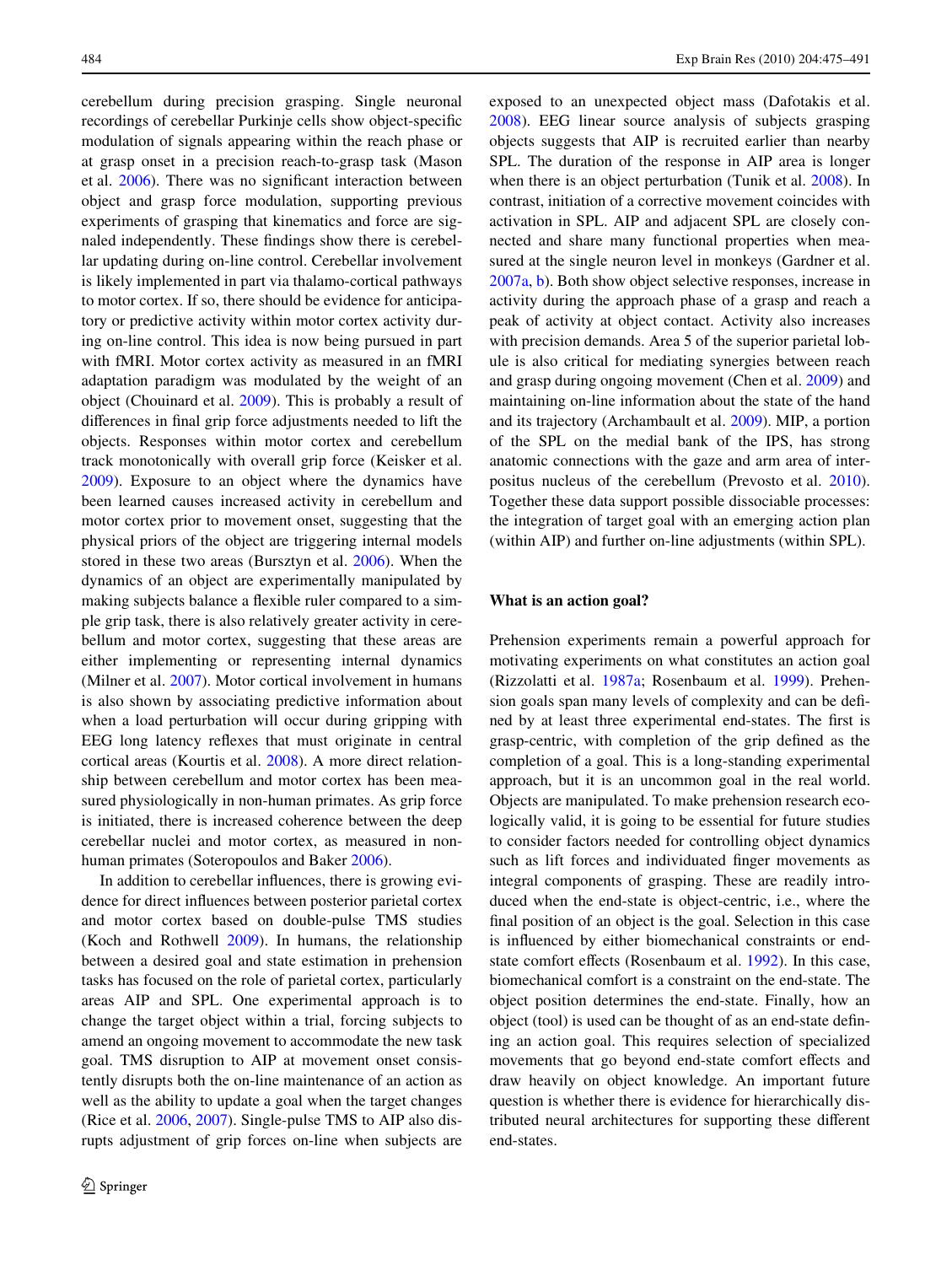Most work on end-states as goals rely on indirect evidence, such as behavioral studies. For example, when people grasp cubes, there is an effect on maximum grip aperture if a subject simultaneously observes another person grasping toward larger objects (Dijkerman and Smit [2007](#page-13-33)). A fundamental issue is whether this type of interference between observation and execution is at the level of the goal state (the object) or at lower levels, such as the underlying movements. To test this further, another behavioral study manipulated the congruency between observed and executed actions (power or precision grasp) with and without a target object. The critical finding was that interference effects required the presence of an object, and were more pronounced for precision than power grasps (Vainio et al. [2007](#page-15-37)). This suggests that grasp-based end-states may be organized at a supraordinate to lower-level planning processes such as the type of movement. Another way to think about this is to consider the goal representation as necessary to reconcile two parallel operations: the selection of a target object and the selection of an action to perform with the object. This joint selection among alternatives has been modeled computationally. The critical point is that the goal state shapes this interaction. This can be demonstrated by showing that distracter objects will differentially influence the reaching depending on the nature of the current action plan (Botvinick et al. [2009\)](#page-12-30). These interactions across levels of action planning can also be observed when the two hands of a subject are tested against each other. In one study, subjects were asked to grasp and lift a smooth cylinder with one hand, before and after judging the level of difficulty of a "grasping for pouring" action, involving a smaller cylinder and using the opposite hand. The simulated grasp exerted a direct influence on an actual motor act with the other hand. This shows there may be conjoined representations of the graspable characteristics of the object, the biomechanical constraints of the arms and the overall action goal (Frak et al. [2007](#page-13-34)).

When an object is grasped to serve as a tool, then a whole host of additional computational requirements are introduced. Studies in apraxic subjects underscore the fact that multiple factors can influence grip selection for a given tool: Knowledge about the function of the object, structural tool characteristics, biomechanical costs of the movement and previous experience (Randerath et al. [2009](#page-14-41)). The basic principles of tool functions are acquired early in development (measured as early as 10 months) and require physical and not just observational experience (Sommerville et al. [2008](#page-15-38)). Relationships between the semantic understanding of a tool and the tool's action properties remain uncertain (Noppeney et al. [2006;](#page-14-42) Noppeney [2008](#page-14-27)). Clearly, semantic knowledge can be used to constrain action planning. There is also a growing argument that these sources of knowledge actually share neural substrates, in line with a view that information storage is based on grounded cognition (Barsalou [2008\)](#page-12-31). Nevertheless, this remains an area ripe for additional investigation.

One of the basic mechanisms that may be necessary for tool use is the remapping of the body schema to incorporate the acting part of a tool. This idea is based on work of primates who learned to use a tool that extended physical reach (Iriki [2006\)](#page-13-35). It was proposed that the new skill led to an extension of the receptive fields of parietal neurons to cover the hand and tool. The same idea was tested in human subjects, who learned to reach and grasp with a set of "grabbers" that extended the reach of the limb (Cardinali et al. [2009\)](#page-12-32). The key question was whether subjects adapt body schema to the tool and if so, whether they would show after-effects on trials when grasping with the hand alone. Indeed, after adaptation, there were measurable effects on trials with just the hand and no tool, suggesting a deep change of body schema induced by the tool. Adaptation of body schema was also tested by manipulating visual feedback during grasping. Using a video system, it is possible for the test subject to see their grasping hand as looking larger or smaller than normal (Marino et al. [2010](#page-14-43)). In trials where the hand is larger, there was an adaptive reduction in maximum grip aperture (MGA). This reduction persisted into catch trials that tested for after-effects, showing the depth of this adaptive process. The converse, where a smaller than normal hand was observed, did not lead to an increased MGA. The authors hypothesized that this asymmetry in the direction of adaptation was likely due to the fact that our bodies get bigger with growth and development and do not shrink.

These studies emphasize how the body representation is not constant, but highly plastic in changing shape. However, simple extension of a body schema by stretching the proprioceptive space to match the hand plus tool may be insufficient to explain the range of alterations needed for body schema to match complex tools. Instead, there is emerging evidence that simply expanding or stretching a body schema with tools does not necessarily alter the representation of peripersonal space and its boundaries (Gallivan et al. [2009\)](#page-13-19). As opposed to extending the body schema, tool use may actually induce the distalization of the end-effector from hand to the tool. This is a far more specific process where body representations can be spatially relocated to a new island of space. Different tools extend the body schema in different ways, requiring the remapping of visual target and tool-specific haptic feedback of the hand (Arbib et al. [2009\)](#page-12-33). Distalization as a process distinct from schema extension can be shown behaviorally by testing for differential gains of visual discrimination across the workspace. If the tool simply extends the body schema, then discrimination gains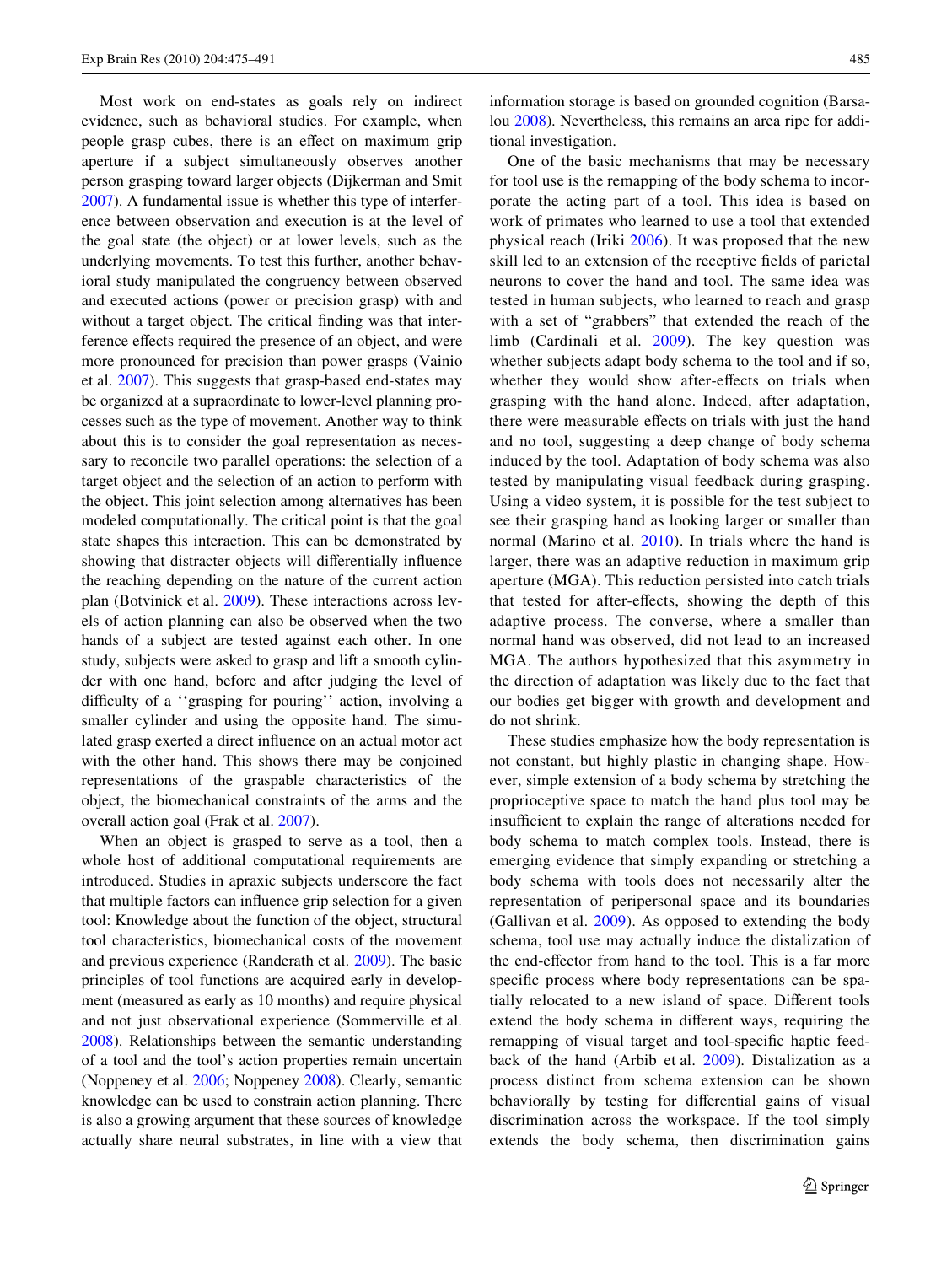normally found at the finger tip in a pointing task should transfer to the tip of a tool used for pointing. Data shows that discrimination performance is enhanced in parallel at both spatial locations, but not at nearby and intermediate locations. In other words, there is distalization of the fingertip to a new location mediated in a specific way by the tool (Collins et al. [2008](#page-13-36)).

In some areas, such as AIP, the ability to represent an action goal is relatively concrete, in that it depends on the presence of the target object to generate a parallel representation of the motor action (Baumann et al. [2009\)](#page-12-34). To show this, single neurons in area AIP were recorded in animals trained to perform power or precision grips on a handle at different orientations. In a cue separation task, when the object was presented first, neurons representing power or precision grips were activated simultaneously until the actual grip type was instructed. In contrast, when the grasp type instruction was presented before the object, type information was only weakly represented in AIP but was strongly encoded after the grasp target was revealed. As the granularity of functional imaging improves, it is becoming possible to dissociate areas more closely related to action plan/goal from underlying object affordances (Valyear et al. [2007\)](#page-15-39). Another way to conceptualize AIP and interconnected prehension network is to assume they are optimally tuned for actions requiring prehensile interactions with objects. Other types of hand–object interactions would represent computational outliers and require increased processing demands. Evidence for this was found in an fMRI study where greater activity was active throughout left hemisphere fronto-parietal circuits for non-prehensile object manipulation (push, poke, etc.) than prehensile manipulation (Buxbaum et al. [2006\)](#page-12-35).

The influence of action goals on underlying neural processing can be found throughout the premotor and motor cortex. In healthy subjects, TMS-induced MEPs from motor cortex are influenced by the observation of actions in others, and this can be used to examine the specificity of observed action goals on motor cortex. A clever experimental manipulation to do this is to dissociate muscle-specific responses used for an action from responses tied to the actions of a tool. This can be done by observing someone using regular pliers to grasp an object relative to using reverse pliers where the grip needs to close to open the pliers. Observed actions devoid of a goal will influence the MEP pattern of muscle recruitment that reflects the underlying muscle pattern of the observed action. When a goal is present, the MEP pattern of muscle recruitment reflects the action of the tool used to accomplish the action, rather than the specific muscle. In other words, motor cortex sensitivity was exquisitely linked to the motor goal and distalization of the hand action into the tool (Cattaneo et al. [2009](#page-12-8)). The same basic finding can be observed at the neuronal level in monkeys trained to use similar tools. Cortical motor neurons, active during hand grasping, also become active during grasping with pliers, as if the pliers were now the hand fingers. This motor embodiment occurs both for normal pliers and for "reverse pliers," an implement that requires finger opening, instead of their closing, to grasp an object (Umiltà et al. [2008\)](#page-15-40). Neuronal flexibility in remapping goals states to new tools rather than the hand can also be identified with fMRI in PM<sub>V</sub> and AIP in humans (Jacobs et al. [2010\)](#page-13-37) These data underscore a remarkable flexibility of neuronal ensembles to functionally reconfigure to match new goal states. This implies that there may be a multiplicity of effector maps that could be recombined to achieve these new states. In support of this idea, a non-human primate study mapped distinct subregions for proximal and distal movements by intracortical microstimulation (Stark et al. [2007a](#page-15-14)). These same sites do not show segregation for reach and grasp actions during natural prehension. That is, there is a large degree of mixing neurons encoding reach and grasp across the premotor cortex, presumably to provide multiple solutions for coordinating the different components of prehension as a function of action goal.

Prehension remains a powerful "simple" system for understanding the neural underpinnings of goal-directed behavior. We have learned much about the underlying anatomic, functional and computational principles that guide object-centric movement. However, prehension is embedded within a much larger and more complex behavioral repertoire. What are missing are computational principles and neural mechanisms that explain how multiple movements, including prehension, are chained together to achieve temporally remote action outcomes (Lashley [1951;](#page-14-44) Fogassi et al. [2005\)](#page-13-38). Computationally, this could be achieved via hierarchical task planning processes supported by a cascade of "if-then" rules (Cooper and Shallice [2006](#page-13-39)). This sort of highly structured, hierarchical planning architecture might readily map into prefrontal cortex, already recognized as playing a critical role in complex planning (Badre and D'Esposito [2007](#page-12-36), [2009;](#page-12-37) Botvinick [2008\)](#page-12-38). On the other hand, hierarchical planning may not be the only solution for getting complicated actions accomplished. There are strong computational arguments that many familiar actions can be executed via non-hierarchical processes, given sufficient practice (Botvinick and Plaut  $2006$ ). It is reasonable to propose that the next challenge in this domain will be reconciling this tension between automatic and controlled processes in forming goal-oriented behavior.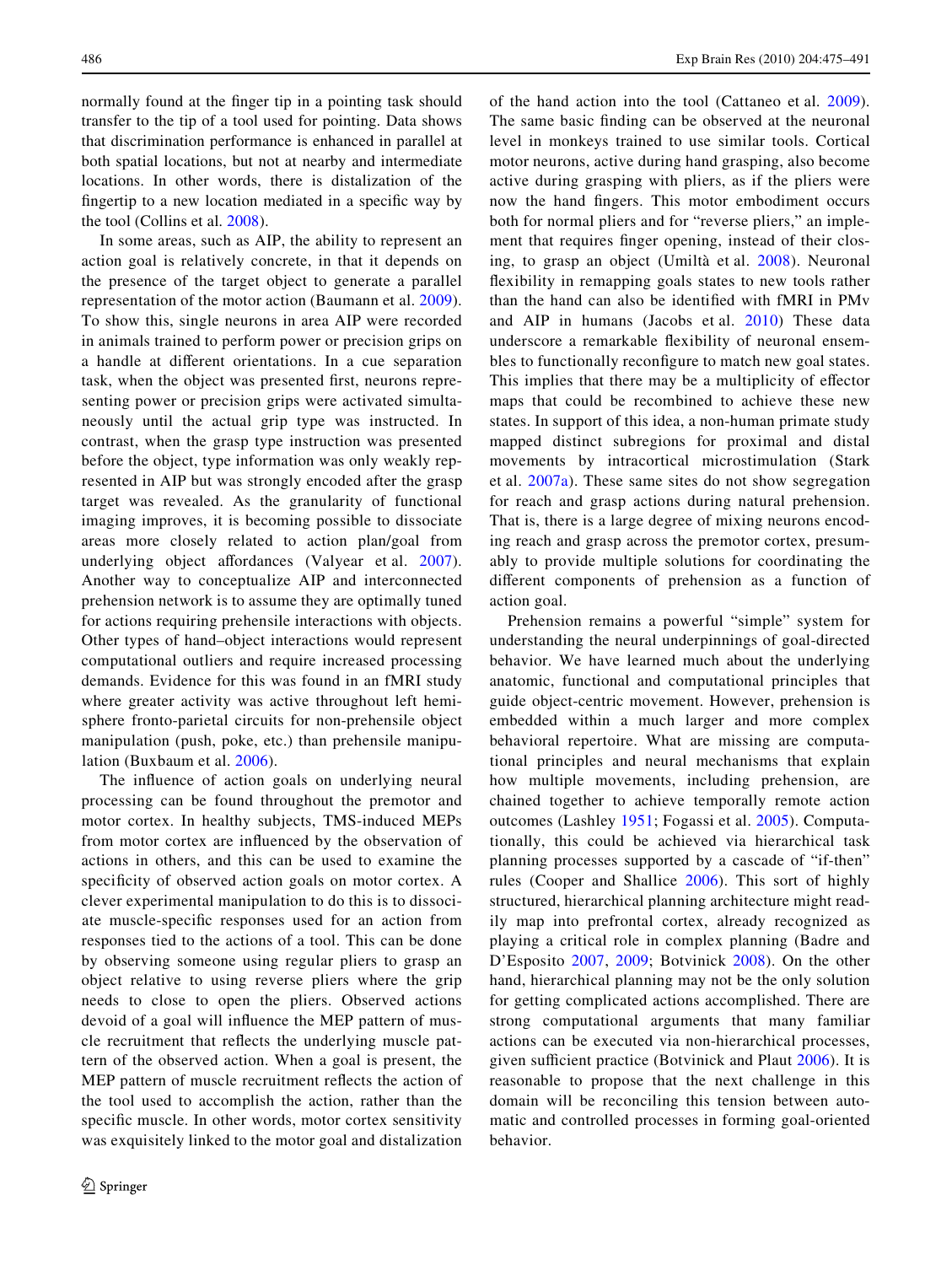**Acknowledgments** The author thanks the generous help of Giuseppe Luppino on the veracity of Fig. [1.](#page-4-0) The work was supported by Public Health Service Grant NS 44393, support from the Institute for Collaborative Biotechnologies through grant DAAD19-03-D-0004 from the Army Research Office, the Dana Foundation and the James S. McDonnell Foundation.

**Open Access** This article is distributed under the terms of the Creative Commons Attribution Noncommercial License which permits any noncommercial use, distribution, and reproduction in any medium, provided the original author(s) and source are credited.

#### **References**

- <span id="page-12-5"></span>Albert F, Santello M, Gordon AM (2009) Sensorimotor memory of object weight distribution during multidigit grasp. Neurosci Lett 463:188–193
- <span id="page-12-25"></span>Andersen RA, Cui H (2009) Intention, action planning, and decision making in parietal-frontal circuits. Neuron 63:568–583
- <span id="page-12-2"></span>Ansuini C, Santello M, Massaccesi S, Castiello U (2006) Effects of end-goal on hand shaping. J Neurophysiol 95:2456–2465
- <span id="page-12-4"></span>Ansuini C, Tognin V, Turella L, Castiello U (2007) Distractor objects affect fingers' angular distances but not fingers' shaping during grasping. Exp Brain Res 178:194–205
- <span id="page-12-3"></span>Ansuini C, Giosa L, Turella L, Altoè G, Castiello U (2008) An object for an action, the same object for other actions: effects on hand shaping. Exp Brain Res 185:111–119
- <span id="page-12-33"></span>Arbib MA, Bonaiuto JB, Jacobs S, Frey SH (2009) Tool use and the distalization of the end-effector. Psychol Res 73:441-462
- <span id="page-12-29"></span>Archambault PS, Caminiti R, Battaglia-Mayer A (2009) Cortical mechanisms for online control of hand movement trajectory: the role of the posterior parietal cortex. Cereb Cortex 19:2848– 2864
- <span id="page-12-36"></span>Badre D, D'Esposito M (2007) Functional magnetic resonance imaging evidence for a hierarchical organization of the prefrontal cortex. J Cogn Neurosci 19:2082–2099
- <span id="page-12-37"></span>Badre D, D'Esposito M (2009) Is the rostro-caudal axis of the frontal lobe hierarchical? Nat Rev Neurosci 10:659–669
- <span id="page-12-31"></span>Barsalou LW (2008) Grounded cognition. Annu Rev Psychol 59:617– 645
- <span id="page-12-34"></span>Baumann MA, Fluet MC, Scherberger H (2009) Context-specific grasp movement representation in the macaque anterior intraparietal area. J Neurosci 29:6436–6448
- <span id="page-12-15"></span>Begliomini C, Wall MB, Smith AT, Castiello U (2007) Differential cortical activity for precision and whole-hand visually guided grasping in humans. Eur J Neurosci 25:1245–1252
- <span id="page-12-13"></span>Begliomini C, Nelini C, Caria A, Grodd W, Castiello U (2008) Cortical activations in humans grasp-related areas depend on hand used and handedness. PLoS ONE 3:e3388
- <span id="page-12-23"></span>Bingham G, Coats R, Mon-Williams M (2007) Natural prehension in trials without haptic feedback but only when calibration is allowed. Neuropsychologia 45:288–294
- <span id="page-12-12"></span>Bonini L, Rozzi S, Serventi FU, Simone L, Ferrari PF, Fogassi L (2010) Ventral premotor and inferior parietal cortices make distinct contribution to action organization and intention understanding. Cereb Cortex 20:1372–1385
- <span id="page-12-14"></span>Borra E, Belmalih A, Calzavara R, Gerbella M, Murata A, Rozzi S, Luppino G (2008) Cortical connections of the macaque anterior intraparietal (AIP) area. Cereb Cortex 18:1094–1111
- <span id="page-12-20"></span>Borra E, Ichinohe N, Sato T, Tanifuji M, Rockland KS (2010) Cortical connections to area TE in monkey: hybrid modular and distributed organization. Cereb Cortex 20:257–270
- <span id="page-12-38"></span>Botvinick MM (2008) Hierarchical models of behavior and prefrontal function. Trends Cogn Sci 12:201–208
- <span id="page-12-39"></span>Botvinick MM, Plaut DC (2006) Such stuff as habits are made on: a reply to Cooper and Shallice (2006). Psychol Rev 113:917–928
- <span id="page-12-30"></span>Botvinick MM, Buxbaum LJ, Bylsma LM, Jax SA (2009) Toward an integrated account of object and action selection: a computational analysis and empirical findings from reaching-to-grasp and tooluse. Neuropsychologia 47:671–683
- <span id="page-12-6"></span>Boudrias MH, McPherson RL, Frost SB, Cheney PD (2009) Output properties and organization of the forelimb representation of motor areas on the lateral aspect of the hemisphere in rhesus macaques. Cereb Cortex 20:169–186
- <span id="page-12-10"></span>Boudrias MH, Lee SP, Svojanovsky S, Cheney PD (2010) Forelimb muscle representations and output properties of motor areas in the mesial wall of rhesus macaques. Cereb Cortex 20:704–719
- <span id="page-12-26"></span>Brandauer B, Hermsdörfer J, Beck A, Aurich V, Gizewski ER, Marquardt C, Timmann D (2008) Impairments of prehension kinematics and grasping forces in patients with cerebellar degeneration and the relationship to cerebellar atrophy. Clin Neurophysiol 119:2528–2537
- <span id="page-12-19"></span>Brouwer AM, Franz VH, Gegenfurtner KR (2009) Differences in fixations between grasping and viewing objects. J Vis 9:18, 11–24
- <span id="page-12-24"></span>Brozzoli C, Pavani F, Urquizar C, Cardinali L, Farnè A (2009) Grasping actions remap peripersonal space. Neuroreport 20:913–917
- <span id="page-12-16"></span>Buelte D, Meister IG, Staedtgen M, Dambeck N, Sparing R, Grefkes C, Boroojerdi B (2008) The role of the anterior intraparietal sulcus in crossmodal processing of object features in humans: an rTMS study. Brain Res 1217:110–118
- <span id="page-12-27"></span>Bursztyn LLCD, Ganesh G, Imamizu H, Kawato M, Flanagan JR (2006) Neural correlates of internal-model loading. Curr Biol 16:2440–2445
- <span id="page-12-35"></span>Buxbaum LJ, Kyle KM, Tang K, Detre JA (2006) Neural substrates of knowledge of hand postures for object grasping and functional object use: evidence from fMRI. Brain Res 1117:175–185
- <span id="page-12-32"></span>Cardinali L, Frassinetti F, Brozzoli C, Urquizar C, Roy AC, Farnè A (2009) Tool-use induces morphological updating of the body schema. Curr Biol 19:R478–R479
- <span id="page-12-22"></span>Carrico RL, Berthier NE (2008) Vision and precision reaching in 15-month-old infants. Infant Behav Dev 31:62–70
- <span id="page-12-0"></span>Castiello U (2005) The neuroscience of grasping. Nat Rev Neurosci 6:726–736
- <span id="page-12-1"></span>Castiello U, Begliomini C (2008) The cortical control of visually guided grasping. Neuroscientist 14:157–170
- <span id="page-12-8"></span>Cattaneo L, Caruana F, Jezzini A, Rizzolatti G (2009) Representation of goal and movements without overt motor behavior in the human motor cortex: a transcranial magnetic stimulation study. J Neurosci 29:11134–11138
- <span id="page-12-11"></span>Cavina-Pratesi C, Goodale MA, Culham JC (2007) FMRI reveals a dissociation between grasping and perceiving the size of real 3D objects. PLoS ONE 2:e424
- <span id="page-12-18"></span>Cavina-Pratesi C, Ietswaart M, Humphreys GW, Lestou V, Milner AD (2010) Impaired grasping in a patient with optic ataxia: primary visuomotor deficit or secondary consequence of misreaching? Neuropsychologia 48:226–234
- <span id="page-12-17"></span>Chapman H, Pierno AC, Cunnington R, Gavrilescu M, Egan G, Castiello U (2007) The neural basis of selection-for-action. Neurosci Lett 417:171–175
- <span id="page-12-9"></span>Chassagnon S, Minotti L, Kremer S, Hoffmann D, Kahane P (2008) Somatosensory, motor, and reaching/grasping responses to direct electrical stimulation of the human cingulate motor areas. J Neurosurg 109:593–604
- <span id="page-12-28"></span>Chen J, Reitzen SD, Kohlenstein JB, Gardner EP (2009) Neural representation of hand kinematics during prehension in posterior parietal cortex of the macaque monkey. J Neurophysiol 102:3310–3328
- <span id="page-12-7"></span>Chouinard PA (2006) Different roles of PMv and PMd during object lifting. J Neurosci 26:6397–6398
- <span id="page-12-21"></span>Chouinard PA, Morrissey BF, Kohler S, Goodale MA (2008) Repetition suppression in occipital-temporal visual areas is modulated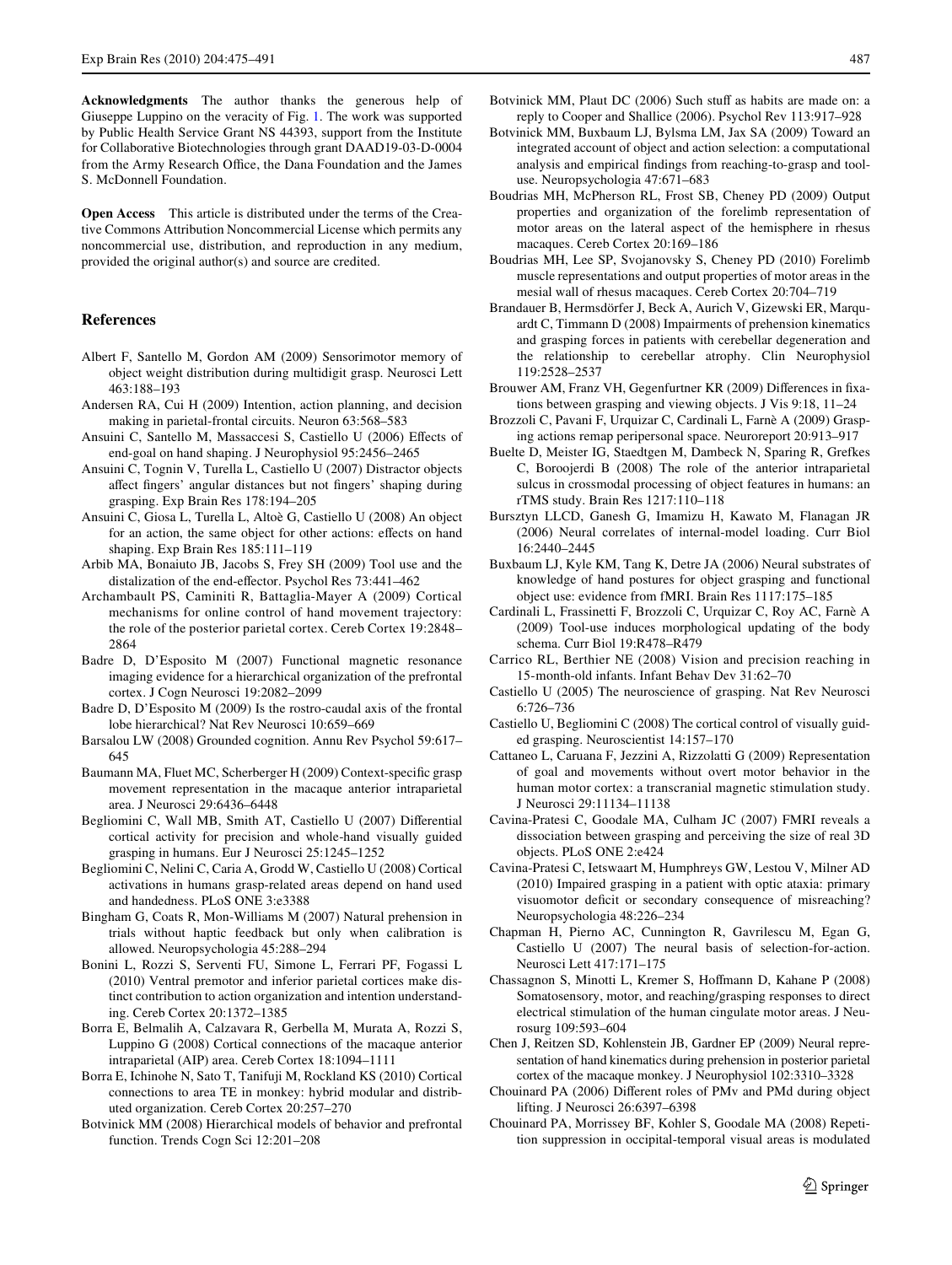by physical rather than semantic features of objects. Neuroimage 41:130–144

- <span id="page-13-7"></span>Chouinard PA, Large ME, Chang EC, Goodale MA (2009) Dissociable neural mechanisms for determining the perceived heaviness of objects and the predicted weight of objects during lifting: an fMRI investigation of the size-weight illusion. Neuroimage 44:200–212
- <span id="page-13-29"></span>Cohen NR, Cross ES, Tunik E, Grafton ST, Culham JC (2009) Ventral and dorsal stream contributions to the online control of immediate and delayed grasping: a TMS approach. Neuropsychologia 47:1553–1562
- <span id="page-13-2"></span>Cole KJ (2008) Lifting a familiar object: visual size analysis, not memory for object weight, scales lift force. Exp Brain Res 188:551– 557
- <span id="page-13-36"></span>Collins T, Schicke T, Röder B (2008) Action goal selection and motor planning can be dissociated by tool use. Cognition 109:363–371
- <span id="page-13-39"></span>Cooper R, Shallice T (2006) Hierarchical schemas and goals in the control of sequential behavior. Psychol Rev 113:887–916 (discussion 917-831)
- <span id="page-13-12"></span>Creem-Regehr SH (2009) Sensory-motor and cognitive functions of the human posterior parietal cortex involved in manual actions. Neurobiol Learn Mem 91:166–171
- <span id="page-13-3"></span>Dafotakis M, Sparing R, Eickhoff SB, Fink GR, Nowak DA (2008) On the role of the ventral premotor cortex and anterior intraparietal area for predictive and reactive scaling of grip force. Brain Res 1228:73–80
- <span id="page-13-5"></span>Davare M, Andres M, Cosnard G, Thonnard JL, Olivier E (2006) Dissociating the role of ventral and dorsal premotor cortex in precision grasping. J Neurosci 26:2260–2268
- <span id="page-13-4"></span>Davare M, Lemon R, Olivier E (2008) Selective modulation of interactions between ventral premotor cortex and primary motor cortex during precision grasping in humans. J Physiol 586:2735– 2742
- <span id="page-13-6"></span>Davare M, Montague K, Olivier E, Rothwell JC, Lemon RN (2009) Ventral premotor to primary motor cortical interactions during object-driven grasp in humans. Cortex 45:1050–1057
- <span id="page-13-21"></span>de Grave DD, Hesse C, Brouwer AM, Franz VH (2008) Fixation locations when grasping partly occluded objects. J Vis 8:5, 1–11
- <span id="page-13-10"></span>Deiber MP, Honda M, Ibanez V, Sadato N, Hallett M (1999) Mesial motor areas in self-initiated versus externally triggered movements examined with fMRI: effect of movement type and rate. J Neurophysiol 81:3065–3077
- <span id="page-13-30"></span>Desanghere L, Marotta JJ (2008) The specificity of learned associations in visuomotor and perceptual processing. Exp Brain Res 187:595–601
- <span id="page-13-33"></span>Dijkerman HC, Smit MC (2007) Interference of grasping observation during prehension, a behavioural study. Exp Brain Res 176:387– 396
- <span id="page-13-27"></span>Dijkerman HC, McIntosh RD, Schindler I, Nijboer TCW, Milner AD (2009) Choosing between alternative wrist postures: action planning needs perception. Neuropsychologia 47:1476–1482
- <span id="page-13-8"></span>Domellöf E, Rösblad B, Rönnqvist L (2009) Impairment severity selectively affects the control of proximal and distal components of reaching movements in children with hemiplegic cerebral palsy. Dev Med Child Neurol 51:807–816
- <span id="page-13-15"></span>Durand J-B, Nelissen K, Joly O, Wardak C, Todd JT, Norman JF, Janssen P, Vanduffel W, Orban GA (2007) Anterior regions of monkey parietal cortex process visual 3D shape. Neuron 55:493–505
- <span id="page-13-24"></span>Epstein RA, Parker WE, Feiler AM (2008) Two kinds of FMRI repetition suppression? Evidence for dissociable neural mechanisms. J Neurophysiol 99:2877–2886
- <span id="page-13-13"></span>Evangeliou MN, Raos V, Galletti C, Savaki HE (2009) Functional imaging of the parietal cortex during action execution and observation. Cereb Cortex 19:624–639
- <span id="page-13-17"></span>Fattori P, Breveglieri R, Marzocchi N, Filippini D, Bosco A, Galletti C (2009) Hand orientation during reach-to-grasp movements

modulates neuronal activity in the medial posterior parietal area V6A. J Neurosci 29:1928–1936

- <span id="page-13-18"></span>Fattori P, Raos V, Breveglieri R, Bosco A, Marzocchi N, Galletti C (2010) The dorsomedial pathway is not just for reaching: grasping neurons in the medial parieto-occipital cortex of the macaque monkey. J Neurosci 30:342–349
- <span id="page-13-38"></span>Fogassi L, Ferrari PF, Gesierich B, Rozzi S, Chersi F, Rizzolatti G (2005) Parietal lobe: from action organization to intention understanding. Science 308:662–667
- <span id="page-13-34"></span>Frak V, Croteau I, Bourbonnais D, Duval C, Duclos C, Cohen H (2007) Simulation modifies prehension: evidence for a conjoined representation of the graspable features of an object and the action of grasping it. PLoS ONE 2:e311
- <span id="page-13-28"></span>Franz VH, Hesse C, Kollath S (2009) Visual illusions, delayed grasping, and memory: no shift from dorsal to ventral control. Neuropsychologia 47:1518–1531
- <span id="page-13-19"></span>Gallivan JP, Cavina-Pratesi C, Culham JC (2009) Is that within reach? fMRI reveals that the human superior parieto-occipital cortex encodes objects reachable by the hand. J Neurosci 29:4381–4391
- <span id="page-13-16"></span>Gamberini M, Passarelli L, Fattori P, Zucchelli M, Bakola S, Luppino G, Galletti C (2009) Cortical connections of the visuomotor parietooccipital area V6Ad of the macaque monkey. J Comp Neurol 513:622–642
- <span id="page-13-31"></span>Gardner EP, Babu KS, Ghosh S, Sherwood A, Chen J (2007a) Neurophysiology of prehension. III. Representation of object features in posterior parietal cortex of the macaque monkey. J Neurophysiol 98:3708–3730
- <span id="page-13-32"></span>Gardner EP, Ro JY, Babu KS, Ghosh S (2007b) Neurophysiology of prehension. II. Response diversity in primary somatosensory (S-I) and motor (M-I) cortices. J Neurophysiol 97:1656–1670
- <span id="page-13-26"></span>Gerbella M, Belmalih A, Borra E, Rozzi S, Luppino G (2010) Cortical connections of the macaque caudal ventrolateral prefrontal areas 45A and 45B. Cereb Cortex 20:141–168
- <span id="page-13-20"></span>González-Alvarez C, Subramanian A, Pardhan S (2007) Reaching and grasping with restricted peripheral vision. Ophthalmic Physiol Opt 27:265–274
- <span id="page-13-11"></span>Goodale MA, Milner AD, Jakobson LS, Carey DP (1991) A neurological dissociation between perceiving objects and grasping them. Nature 349:154–156
- <span id="page-13-14"></span>Greenwald HS, Knill DC (2009) A comparison of visuomotor cue integration strategies for object placement and prehension. Vis Neurosci 26:63–72
- <span id="page-13-25"></span>Haynes JD, Rees G (2006) Decoding mental states from brain activity in humans. Nat Rev Neurosci 7:523–534
- <span id="page-13-9"></span>Hendrix CM, Mason CR, Ebner TJ (2009) Signaling of grasp dimension and grasp force in dorsal premotor cortex and primary motor cortex neurons during reach to grasp in the monkey. J Neurophysiol 102:132–145
- <span id="page-13-1"></span>Hermsdörfer J, Elias Z, Cole JD, Quaney BM, Nowak DA (2008) Preserved and impaired aspects of feed-forward grip force control after chronic somatosensory deafferentation. Neurorehabil Neural Repair 22:374–384
- <span id="page-13-23"></span>Hinkley LB, Krubitzer LA, Padberg J, Disbrow EA (2009) Visualmanual exploration and posterior parietal cortex in humans. J Neurophysiol 102:3433–3446
- <span id="page-13-35"></span>Iriki A (2006) The neural origins and implications of imitation, mirror neurons and tool use. Curr Opin Neurobiol 16:660–667
- <span id="page-13-37"></span>Jacobs S, Danielmeier C, Frey SH (2010) Human anterior intraparietal and ventral premotor cortices support representations of grasping with the hand or a novel tool. J Cogn Neurosci (in press)
- <span id="page-13-22"></span>Janssen P, Srivastava S, Ombelet S, Orban GA (2008) Coding of shape and position in macaque lateral intraparietal area. J Neurosci 28:6679–6690
- <span id="page-13-0"></span>Jeannerod M (1984) The timing of natural prehension movements. J Mot Behav 16:235–254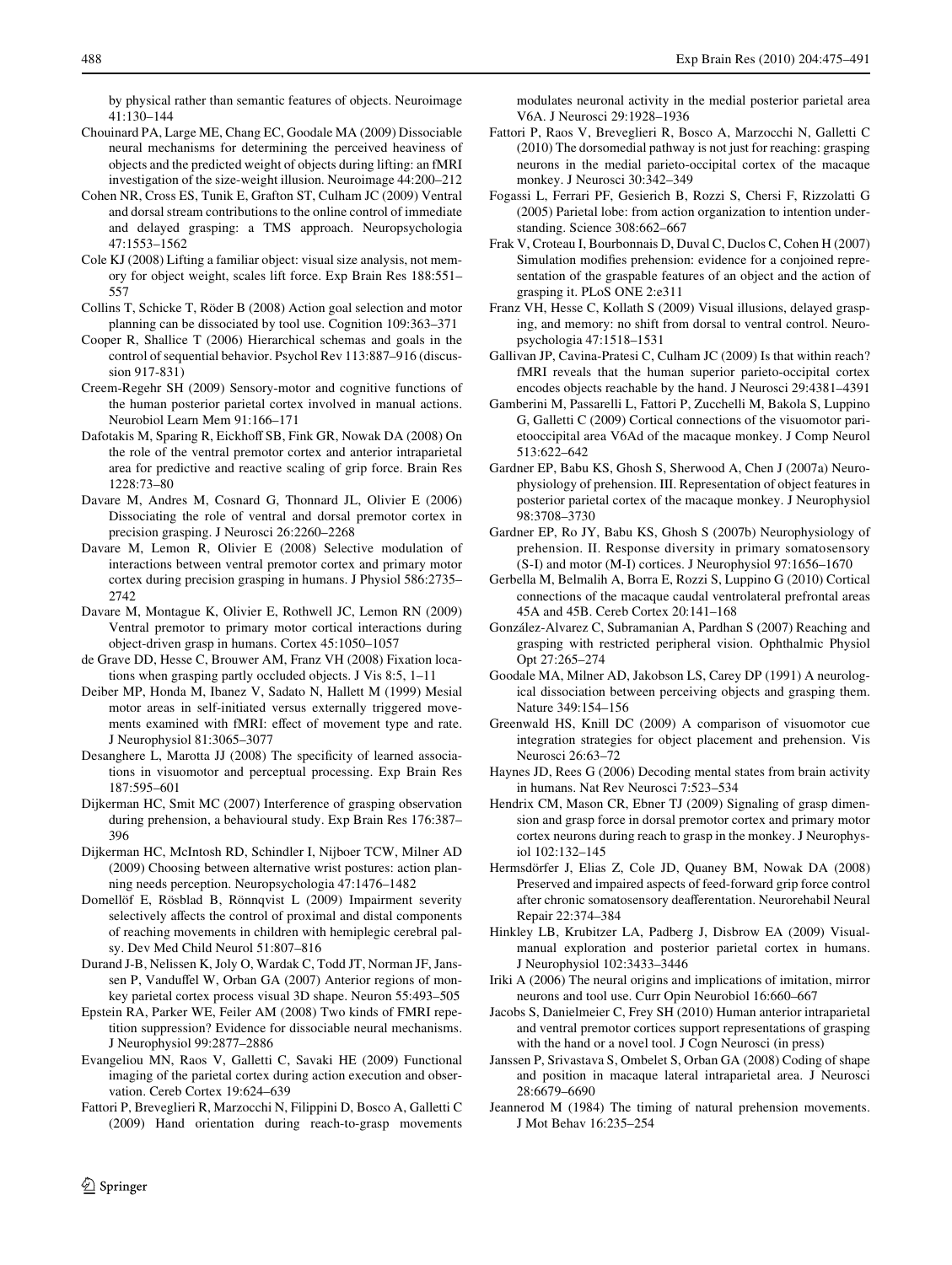- <span id="page-14-0"></span>Jeannerod M (1986) The formation of finger grip during prehension. A cortically mediated visuomotor pattern. Behav Brain Res 19:99–116
- <span id="page-14-2"></span>Jeannerod M (1988) The neural and behavioral organization of goaldirected movements. Clarendon Press, Oxford
- <span id="page-14-3"></span>Jeannerod M (1994a) The hand and the object: the role of posterior parietal cortex in forming motor representations. Can J Physiol Pharmacol 72:535–541
- <span id="page-14-1"></span>Jeannerod M (1994b) The representing brain: neural correlates of motor intention and imagery. Behav Brain Sci 17:187–245
- <span id="page-14-4"></span>Jeannerod M, Arbib MA, Rizzolatti G, Sakata H (1995) Grasping objects: the cortical mechanisms of visuomotor transformation. Trends Neurosci 18:314–320
- <span id="page-14-20"></span>Johnson SH, Grafton ST (2003) From 'acting on' to 'acting with': the functional anatomy of object-oriented action schemata. Prog Brain Res 142:127–139
- <span id="page-14-11"></span>Joly O, Vanduffel W, Orban GA (2009) The monkey ventral premotor cortex processes 3D shape from disparity. Neuroimage 47:262–272
- <span id="page-14-18"></span>Karnath H-O, Rüter J, Mandler A, Himmelbach M (2009) The anatomy of object recognition—visual form agnosia caused by medial occipitotemporal stroke. J Neurosci 29:5854–5862
- <span id="page-14-21"></span>Keefe BD, Watt SJ (2009) The role of binocular vision in grasping: a small stimulus-set distorts results. Exp Brain Res 194:435–444
- <span id="page-14-36"></span>Keisker B, Hepp-Reymond M-C, Blickenstorfer A, Meyer M, Kollias SS (2009) Differential force scaling of fine-graded power grip force in the sensorimotor network. Hum Brain Mapp 30:2453– 2465
- <span id="page-14-16"></span>Kermadi I, Liu Y, Tempini A, Rouiller EM (1997) Effects of reversible inactivation of the supplementary motor area (SMA) on unimanual grasp and bimanual pull and grasp performance in monkeys. Somatosens Mot Res 14:268–280
- <span id="page-14-39"></span>Koch G, Rothwell JC (2009) TMS investigations into the task-dependent functional interplay between human posterior parietal and motor cortex. Behav Brain Res 202:147–152
- <span id="page-14-38"></span>Kourtis D, Kwok HF, Roach N, Wing AM, Praamstra P (2008) Maintaining grip: anticipatory and reactive EEG responses to load perturbations. J Neurophysiol 99:545–553
- <span id="page-14-12"></span>Kroliczak G, McAdam TD, Quinlan DJ, Culham JC (2008) The human dorsal stream adapts to real actions and 3D shape processing: a functional magnetic resonance imaging study. J Neurophysiol 100:2627–2639
- <span id="page-14-29"></span>Lalazar H, Vaadia E (2008) Neural basis of sensorimotor learning: modifying internal models. Curr Opin Neurobiol 18:573–581
- <span id="page-14-44"></span>Lashley KS (1951) The problem of serial order in behavior. In: Jeffress LA (ed) Cerebral mechanisms in behavior. Wiley, New York
- <span id="page-14-23"></span>Lee Y-L, Crabtree CE, Norman JF, Bingham GP (2008) Poor shape perception is the reason reaches-to-grasp are visually guided online. Percept Psychophys 70:1032–1046
- <span id="page-14-10"></span>Lukos JR, Ansuini C, Santello M (2008) Anticipatory control of grasping: independence of sensorimotor memories for kinematics and kinetics. J Neurosci 28:12765–12774
- <span id="page-14-5"></span>Macfarlane NBW, Graziano MSA (2009) Diversity of grip in Macaca mulatta. Exp Brain Res 197:255–268
- <span id="page-14-24"></span>Maratos FA, Anderson SJ, Hillebrand A, Singh KD, Barnes GR (2007) The spatial distribution and temporal dynamics of brain regions activated during the perception of object and non-object patterns. Neuroimage 34:371–383
- <span id="page-14-43"></span>Marino BFM, Stucchi N, Nava E, Haggard P, Maravita A (2010) Distorting the visual size of the hand affects hand pre-shaping during grasping. Exp Brain Res 202:499–505
- <span id="page-14-6"></span>Martelloni C, Carpaneto J, Micera S (2009) Characterization of EMG patterns from proximal arm muscles during object- and orientation-specific grasps. EEE Trans Biomed Eng 56:2529-2536
- <span id="page-14-35"></span>Mason CR, Hendrix CM, Ebner TJ (2006) Purkinje cells signal hand shape and grasp force during reach-to-grasp in the monkey. J Neurophysiol 95:144–158
- <span id="page-14-31"></span>Melmoth DR, Grant S (2006) Advantages of binocular vision for the control of reaching and grasping. Exp Brain Res 171:371–388
- <span id="page-14-22"></span>Melmoth DR, Finlay AL, Morgan MJ, Grant S (2009) Grasping deficits and adaptations in adults with stereo vision losses. Invest Ophthalmol Vis Sci 50:3711–3720
- <span id="page-14-17"></span>Milner AD, Goodale MA (1995) The visual brain in action. Oxford University Press, Oxford
- <span id="page-14-28"></span>Milner AD, Dijkerman HC, McIntosh RD, Rossetti Y, Pisella L (2003) Delayed reaching and grasping in patients with optic ataxia. Prog Brain Res 142:225–242
- <span id="page-14-37"></span>Milner TE, Franklin DW, Imamizu H, Kawato M (2007) Central control of grasp: manipulation of objects with complex and simple dynamics. Neuroimage 36:388–395
- <span id="page-14-15"></span>Murata Y, Higo N, Oishi T, Yamashita A, Matsuda K, Hayashi M, Yamane S (2008) Effects of motor training on the recovery of manual dexterity after primary motor cortex lesion in macaque monkeys. J Neurophysiol 99:773–786
- <span id="page-14-19"></span>Nishimura Y, Onoe H, Morichika Y, Tsukada H, Isa T (2007) Activation of parieto-frontal stream during reaching and grasping studied by positron emission tomography in monkeys. Neurosci Res 59:243–250
- <span id="page-14-27"></span>Noppeney U (2008) The neural systems of tool and action semantics: a perspective from functional imaging. J Physiol Paris 102:40–49
- <span id="page-14-42"></span>Noppeney U, Price CJ, Penny WD, Friston KJ (2006) Two distinct neural mechanisms for category-selective responses. Cereb Cortex 16:437–445
- <span id="page-14-34"></span>Nowak DA, Timmann D, Hermsdörfer J (2007a) Dexterity in cerebellar agenesis. Neuropsychologia 45:696–703
- <span id="page-14-33"></span>Nowak DA, Topka H, Timmann D, Boecker H, Hermsdörfer J (2007b) The role of the cerebellum for predictive control of grasping. Cerebellum 6:7–17
- <span id="page-14-14"></span>Nowak DA, Berner J, Herrnberger B, Kammer T, Grön G, Schönfeldt-Lecuona C (2009a) Continuous theta-burst stimulation over the dorsal premotor cortex interferes with associative learning during object lifting. Cortex 45:473–482
- <span id="page-14-30"></span>Nowak DA, Hufnagel A, Ameli M, Timmann D, Hermsdörfer J (2009b) Interhemispheric transfer of predictive force control during grasping in cerebellar disorders. Cerebellum 8:108–115
- <span id="page-14-32"></span>Olivier G, Velay JL (2009) Visual objects can potentiate a grasping neural simulation which interferes with manual response execution. Acta Psychol (Amst) 130:147–152
- <span id="page-14-25"></span>Pitzalis S, Sereno MI, Committeri G, Fattori P, Galati G, Patria F, Galletti C (2010) Human V6: the medial motion area. Cereb Cortex 20:411–424
- <span id="page-14-40"></span>Prevosto V, Graf W, Ugolini G (2010) Cerebellar inputs to intraparietal cortex areas LIP and MIP: functional frameworks for adaptive control of eye movements, reaching, and arm/eye/head movement coordination. Cereb Cortex 20:214–228
- <span id="page-14-9"></span>Prodoehl J, Corcos DM, Vaillancourt DE (2009) Basal ganglia mechanisms underlying precision grip force control. Neurosci Biobehav Rev 33:900–908
- <span id="page-14-7"></span>Quaney B, He J, Timberlake G, Dodd K, Carr C (2009) Visuomotor training improves stroke-related ipsilesional upper extremity impairments. Neurorehabil Neural Repair 24:52–61
- <span id="page-14-8"></span>Rabe K, Brandauer B, Li Y, Gizewski ER, Timmann D, Hermsdörfer J (2009) Size-weight illusion, anticipation, and adaptation of fingertip forces in patients with cerebellar degeneration. J Neurophysiol 101:569–579
- <span id="page-14-26"></span>Ramayya AG, Glasser MF, Rilling JK (2010) A DTI investigation of neural substrates supporting tool use. Cereb Cortex 20:507–516
- <span id="page-14-41"></span>Randerath J, Li Y, Goldenberg G, Hermsdörfer J (2009) Grasping tools: effects of task and apraxia. Neuropsychologia 47:497-505
- <span id="page-14-13"></span>Raos V, Umilta MA, Murata A, Fogassi L, Gallese V (2006) Functional properties of grasping-related neurons in the ventral premotor area F5 of the macaque monkey. J Neurophysiol 95:709–729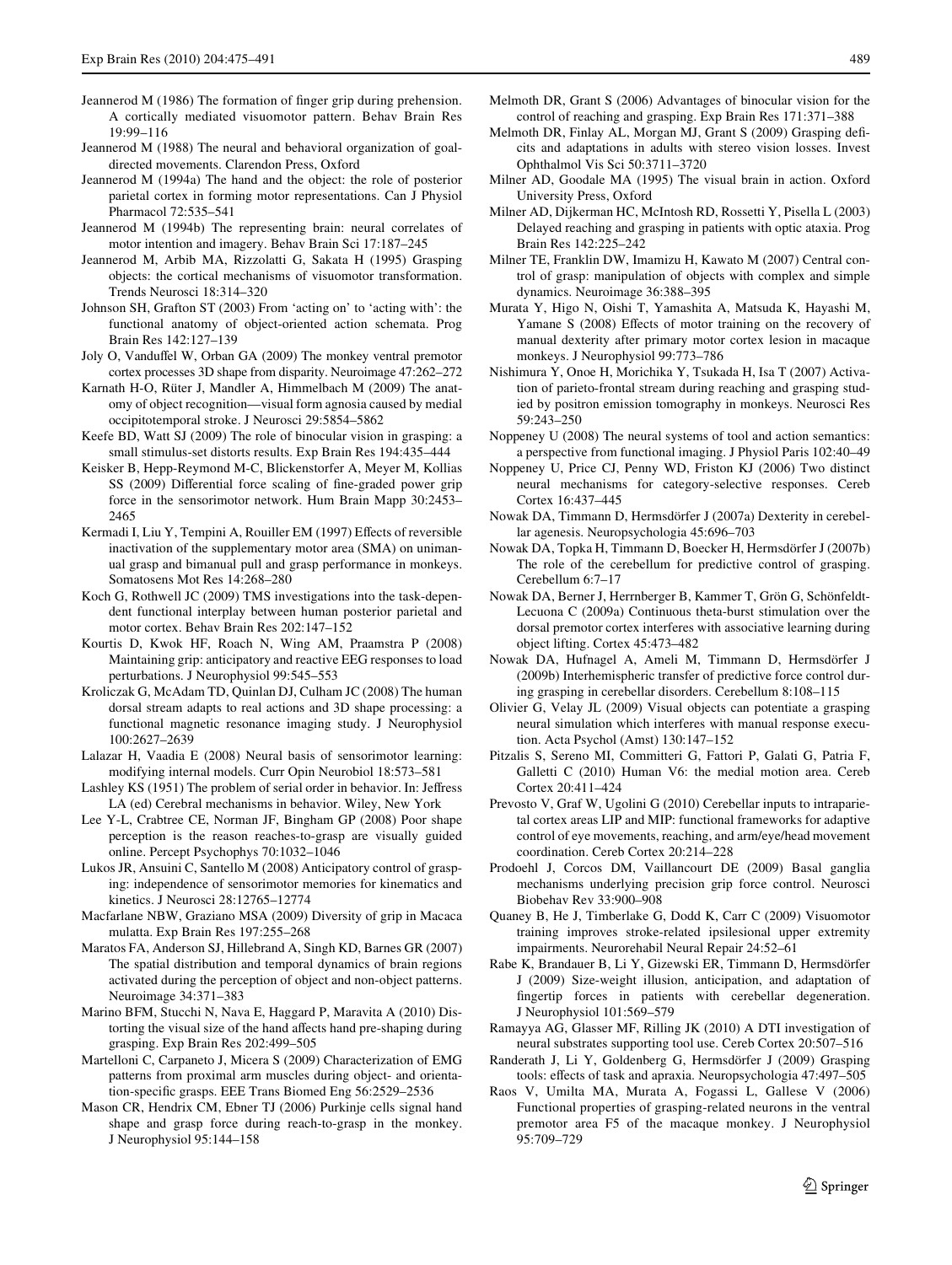- <span id="page-15-20"></span>Reilly KT, Mercier C  $(2008)$  Cortical topography of human first dorsal interroseus during individuated and nonindividuated grip tasks. Hum Brain Mapp 29:594–602
- <span id="page-15-33"></span>Rice NJ, Tunik E, Grafton ST (2006) The anterior intraparietal sulcus mediates grasp execution, independent of requirement to update: new insights from transcranial magnetic stimulation. J Neurosci 26:8176–8182
- <span id="page-15-34"></span>Rice NJ, Tunik E, Cross ES, Grafton S (2007) On-line grasp control is mediated by the contralateral hemisphere. Brain Res 1175:76–84
- <span id="page-15-23"></span>Rizzolatti G, Matelli M (2003) Two different streams form the dorsal visual system: anatomy and functions. Experimental brain research Experimentelle Hirnforschung Expérimentation cérébrale 153:146–157
- <span id="page-15-1"></span>Rizzolatti G, Gentilucci M, Fogassi L, Luppino G, Matelli M, Ponzoni-Maggi S (1987a) Neurons related to goal-directed motor acts in inferior area 6 of the macaque monkey. Exp Brain Res 67:220– 224
- <span id="page-15-12"></span>Rizzolatti GM, Gentilucci L, Fogassi G, Luppino G, Matelli M, Ponzoni-Maggi S (1987b) Neurons related to goal-directed motor acts in inferior area 6 of the macaque monkey. Exp Brain Res 67:220–224
- <span id="page-15-2"></span>Rizzolatti G, Gentilucci M, Camarda RM, Gallese V, Luppino G, Matelli M, Fogassi L (1990) Neurons related to reaching-grasping arm movements in the rostral part of area 6 (area 6a beta). Exp Brain Res 82:337–350
- <span id="page-15-30"></span>Rosenbaum DA, Vaughan J, Barnes HJ, Jorgensen MJ (1992) Time course of movement planning: selection of handgrips for object manipulation. J Exp Psychol Learn Mem Cogn 18:1058–1073
- <span id="page-15-36"></span>Rosenbaum DA, Meulenbroek RG, Vaughan J, Jansen C (1999) Coordination of reaching and grasping by capitalizing on obstacle avoidance and other constraints. Exp Brain Res 128:92–100
- <span id="page-15-24"></span>Rozzi S, Ferrari PF, Bonini L, Rizzolatti G, Fogassi L (2008) Functional organization of inferior parietal lobule convexity in the macaque monkey: electrophysiological characterization of motor, sensory and mirror responses and their correlation with cytoarchitectonic areas. Eur J Neurosci 28:1569–1588
- <span id="page-15-21"></span>Rushworth MF, Buckley MJ, Behrens TE, Walton ME, Bannerman DM (2007) Functional organization of the medial frontal cortex. Curr Opin Neurobiol 17:220–227
- <span id="page-15-27"></span>Sakata H, Taira M, Kusunoki M, Murata A, Tsutsui K, Tanaka Y, Shein WN, Miyashita Y (1999) Neural representation of threedimensional features of manipulation objects with stereopsis. Exp Brain Res 128:160–169
- <span id="page-15-31"></span>Schabrun SM, Ridding MC, Miles TS (2008) Role of the primary motor and sensory cortex in precision grasping: a transcranial magnetic stimulation study. Eur J Neurosci 27:750–756
- <span id="page-15-15"></span>Schmidlin E, Brochier T, Maier MA, Kirkwood PA, Lemon RN (2008) Pronounced reduction of digit motor responses evoked from macaque ventral premotor cortex after reversible inactivation of the primary motor cortex hand area. J Neurosci 28:5772–5783
- <span id="page-15-10"></span>Shadmehr R, Krakauer JW (2008) A computational neuroanatomy for motor control. Exp Brain Res 185:359–381
- <span id="page-15-11"></span>Shadmehr R, Smith MA, Krakauer JW (2010) Error correction, sensory prediction, and adaptation in motor control. Annu Rev Neurosci (in press)
- <span id="page-15-3"></span>Smeets JB, Brenner E (2001) Independent movements of the digits in grasping. Exp Brain Res 139:92–100
- <span id="page-15-38"></span>Sommerville JA, Hildebrand EA, Crane CC (2008) Experience matters: the impact of doing versus watching on infants' subsequent perception of tool-use events. Dev Psychol 44:1249–1256
- <span id="page-15-32"></span>Soteropoulos DS, Baker SN (2006) Cortico-cerebellar coherence during a precision grip task in the monkey. J Neurophysiol 95:1194–1206
- <span id="page-15-16"></span>Spinks RL, Kraskov A, Brochier T, Umilta MA, Lemon RN (2008) Selectivity for grasp in local field potential and single neuron activity recorded simultaneously from M1 and F5 in the awake macaque monkey. J Neurosci 28:10961–10971
- <span id="page-15-7"></span>Spraker MB, Yu H, Corcos DM, Vaillancourt DE (2007) Role of individual basal ganglia nuclei in force amplitude generation. J Neurophysiol 98:821–834
- <span id="page-15-28"></span>Srivastava S, Orban GA, De Mazière PA, Janssen P (2009) A distinct representation of three-dimensional shape in macaque anterior intraparietal area: fast, metric, and coarse. J Neurosci 29:10613– 10626
- <span id="page-15-13"></span>Stark E, Abeles M (2007) Predicting movement from multiunit activity. J Neurosci 27:8387–8394
- <span id="page-15-25"></span>Stark A, Zohary E (2008) Parietal mapping of visuomotor transformations during human tool grasping. Cereb Cortex 18:2358–2368
- <span id="page-15-14"></span>Stark E, Asher I, Abeles M (2007a) Encoding of reach and grasp by single neurons in premotor cortex is independent of recording site. J Neurophysiol 97:3351–3364
- <span id="page-15-19"></span>Stark E, Drori R, Asher I, Ben-Shaul Y, Abeles M (2007b) Distinct movement parameters are represented by different neurons in the motor cortex. Eur J Neurosci 26:1055–1066
- <span id="page-15-18"></span>Stark E, Globerson A, Asher I, Abeles M (2008) Correlations between groups of premotor neurons carry information about prehension. J Neurosci 28:10618–10630
- <span id="page-15-26"></span>Taira M, Mine S, Georgopoulos AP, Murata A, Sakata H (1990) Parietal cortex neurons of the monkey related to the visual guidance of hand movement. Exp Brain Res 83:29–36
- <span id="page-15-0"></span>Tunik E, Rice NJ, Hamilton A, Grafton ST (2007) Beyond grasping: representation of action in human anterior intraparietal sulcus. Neuroimage 36(Suppl 2):T77–T86
- <span id="page-15-35"></span>Tunik E, Ortigue S, Adamovich SV, Grafton ST (2008) Differential recruitment of anterior intraparietal sulcus and superior parietal lobule during visually guided grasping revealed by electrical neuroimaging. J Neurosci 28:13615–13620
- <span id="page-15-8"></span>Tunik E, Houk JC, Grafton ST (2009) Basal ganglia contribution to the initiation of corrective submovements. Neuroimage 47:1757– 1766
- <span id="page-15-17"></span>Umilta MA, Brochier T, Spinks RL, Lemon RN (2007) Simultaneous recording of macaque premotor and primary motor cortex neuronal populations reveals different functional contributions to visuomotor grasp. J Neurophysiol 98:488–501
- <span id="page-15-40"></span>Umiltà MA, Escola L, Intskirveli I, Grammont F, Rochat M, Caruana F, Jezzini A, Gallese V, Rizzolatti G (2008) When pliers become fingers in the monkey motor system. Proc Natl Acad Sci USA 105:2209–2213
- <span id="page-15-5"></span>Vaillancourt DE, Mayka MA, Thulborn KR, Corcos DM (2004) Subthalamic nucleus and internal globus pallidus scale with the rate of change of force production in humans. Neuroimage 23:175– 186
- <span id="page-15-6"></span>Vaillancourt DE, Yu H, Mayka MA, Corcos DM (2007) Role of the basal ganglia and frontal cortex in selecting and producing internally guided force pulses. Neuroimage 36:793–803
- <span id="page-15-37"></span>Vainio L, Tucker M, Ellis R (2007) Precision and power grip priming by observed grasping. Brain Cogn 65:195–207
- <span id="page-15-22"></span>Valyear KF, Culham JC, Sharif N, Westwood D, Goodale MA (2006) A double dissociation between sensitivity to changes in object identity and object orientation in the ventral and dorsal visual streams: a human fMRI study. Neuropsychologia 44:218–228
- <span id="page-15-39"></span>Valyear KF, Cavina-Pratesi C, Stiglick AJ, Culham JC (2007) Does tool-related fMRI activity within the intraparietal sulcus reflect the plan to grasp? Neuroimage 36(Suppl 2):T94–T108
- <span id="page-15-4"></span>van de Kamp C, Zaal FTJM (2007) Prehension is really reaching and grasping. Exp Brain Res 182:27–34
- <span id="page-15-29"></span>Verhagen L, Dijkerman HC, Grol MJ, Toni I (2008) Perceptuo-motor interactions during prehension movements. J Neurosci 28:4726– 4735
- <span id="page-15-9"></span>Weiss PH, Dafotakis M, Metten L, Noth J (2009) Distal and proximal prehension is differentially affected by Parkinson's disease. The effect of conscious and subconscious load cues. J Neurol 256:450–456